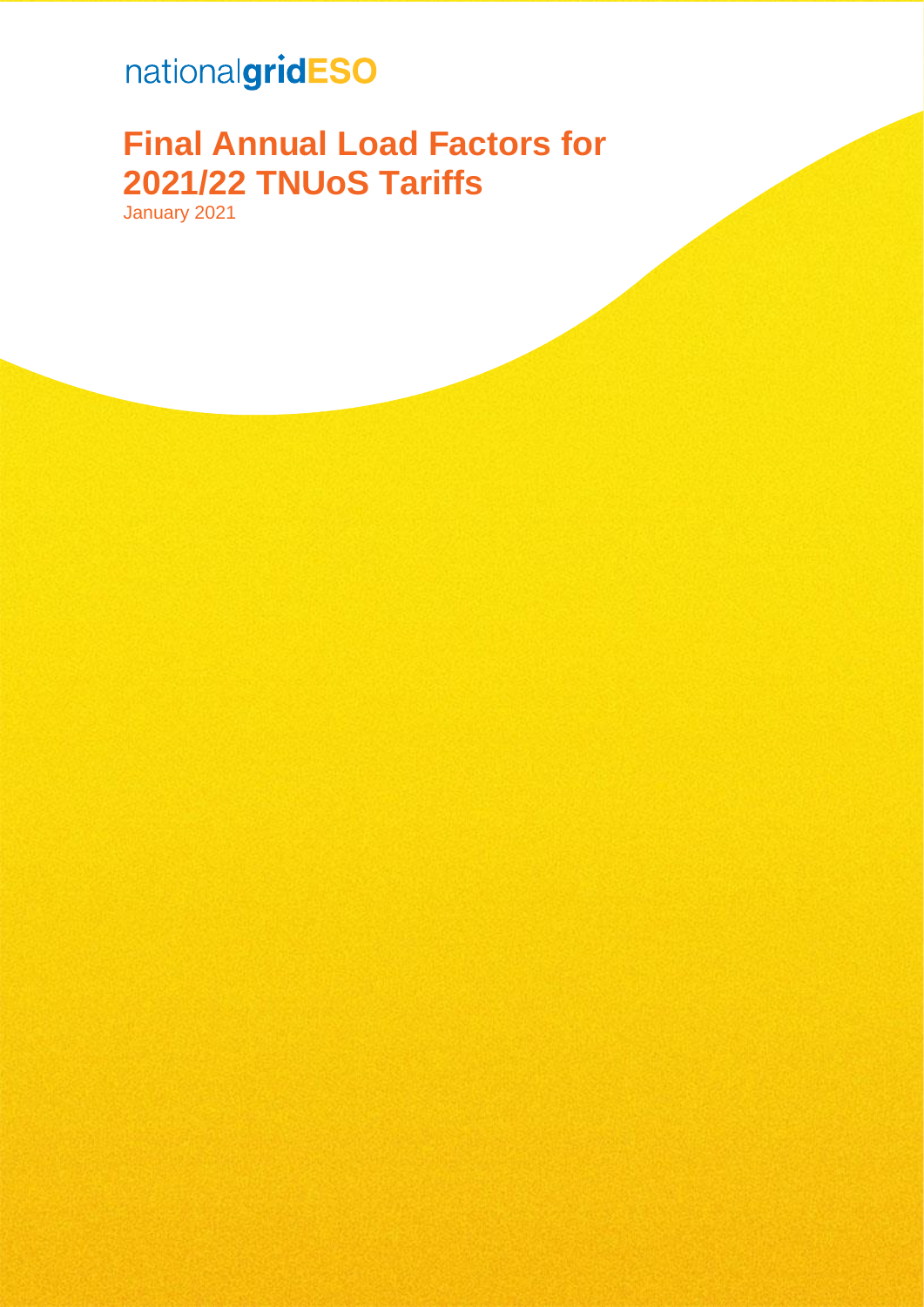# **Contents**

| Summary of Annual Load Factors for the 2021/22 charging year  2 |  |
|-----------------------------------------------------------------|--|
|                                                                 |  |
|                                                                 |  |
|                                                                 |  |
|                                                                 |  |
|                                                                 |  |
|                                                                 |  |
|                                                                 |  |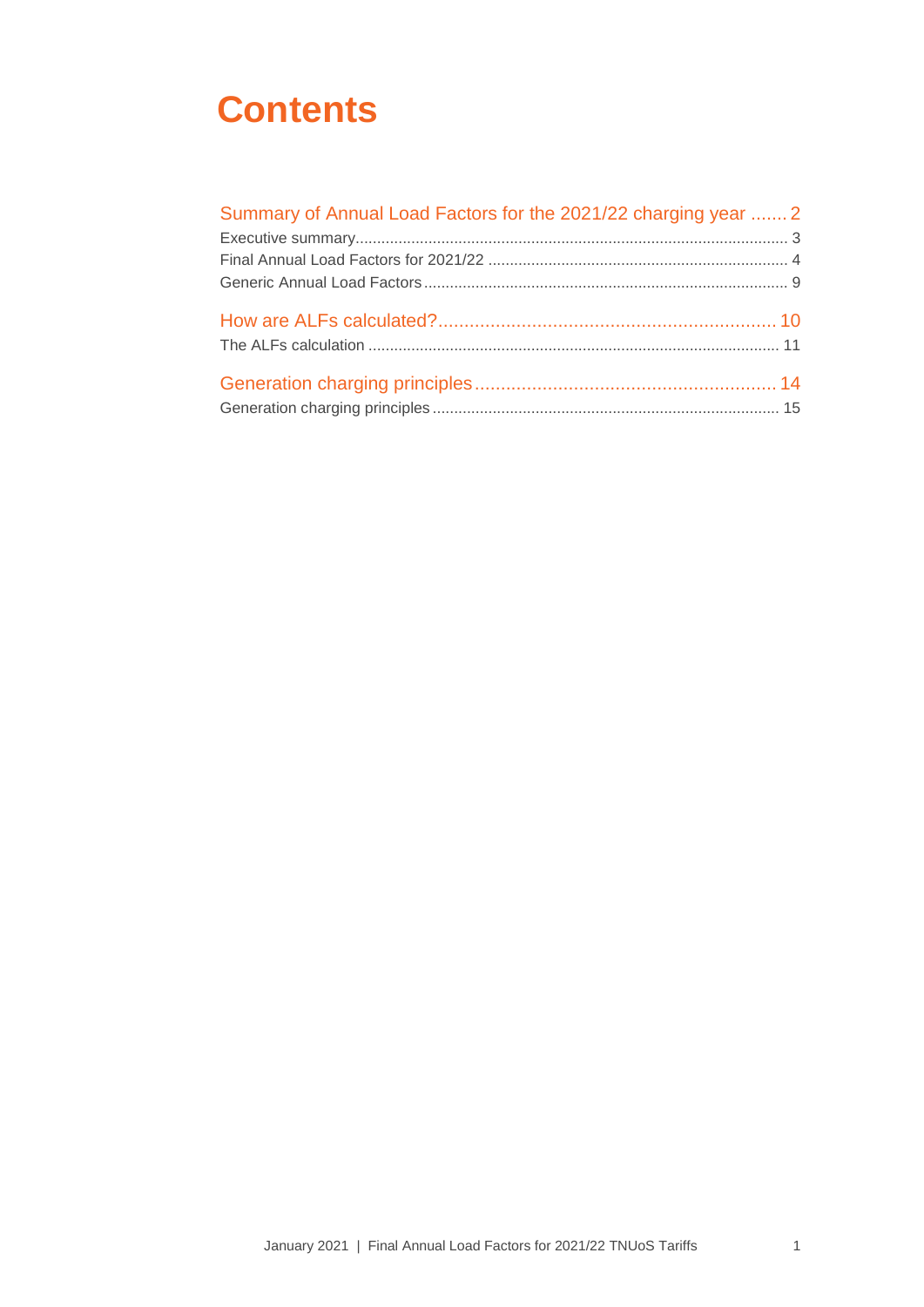<span id="page-2-0"></span>**Summary of Annual Load Factors for the 2021/22 charging year**

NAV INVANCIAN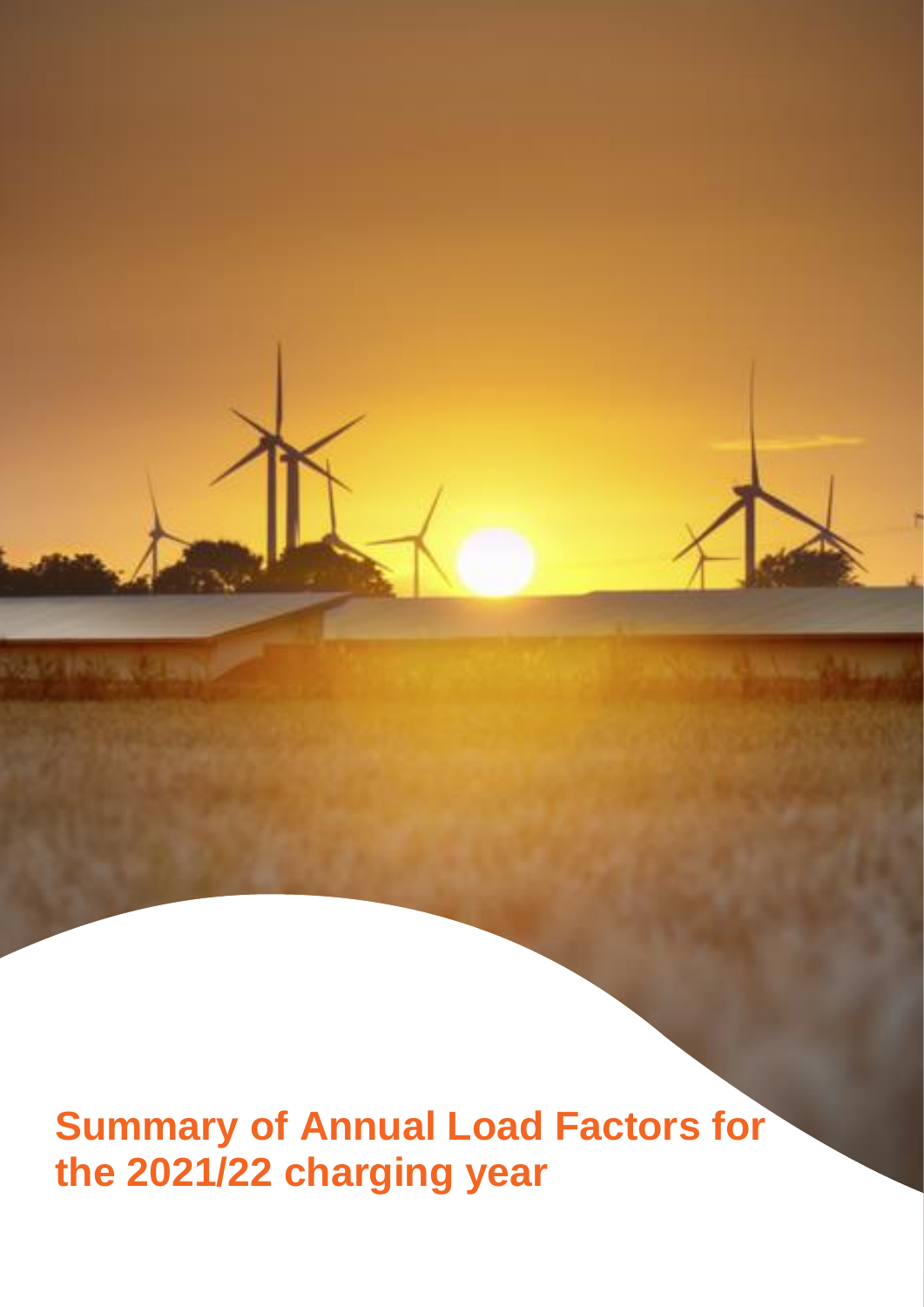## <span id="page-3-0"></span>**Executive summary**

**These are the final ALFs that will be used for TNUoS charging in 2021/22**

The Transmission Network Use of System (TNUoS) charges are designed to recover the allowed revenue set by Ofgem for the Electricity Transmission Owners (ETO) to fund the ETOs to install and maintain the transmission networks. National Grid Electricity System Operator (NGESO) is responsible for calculating, billing and collecting the TNUoS charges from transmission customers for the electricity industry in the UK. The methodologies for TNUoS charges are defined in the Connection and Use of System Code (CUSC). One of the key parameters for the generator TNUoS charges is Annual Load Factors (ALFs). We use generation data from the past five years to calculate the load factor for each generating station

This document contains the final Annual Load Factors (ALFs) to be used in the calculation of generator TNUoS tariffs for 2021/22, effective from 1 April 2021.The ALFs are based on generation data for the last five years from 2015/16 until 2019/20. Where historic data is not available for a new or mothballed station, we use a generic ALF corresponding to the station's generation technology type.

There have been no changes made from the Draft ALFs for 2021/22 which we published on 30th November 2020.

The ALFs for each generator at station level, and the generic ALF for each generation technology type, are published below.

**Revenue team**

**NGESO**

**E** [TNUoS.Queries@nationalgrideso.com](mailto:TNUoS.Queries@nationalgrideso.com)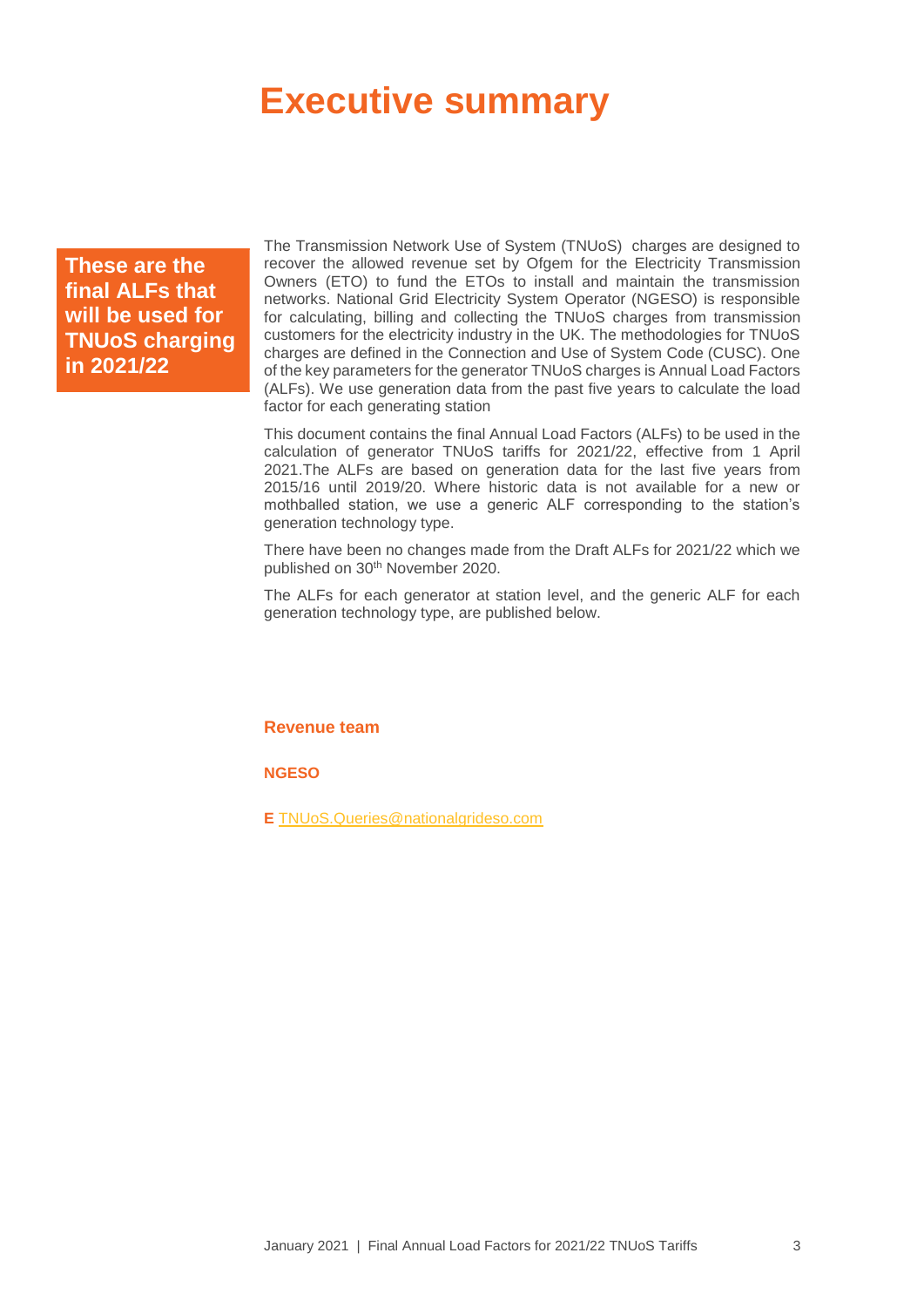# **Final Annual Load Factors for 2021/22**

### The table below shows the final ALFs using data from the 2015/16 to 2019/20 charging years.

The column headers for each year reflect the charging year that began during that year. For example, "2019" refers to the 2019/20 charging year.

# **2015 2016 2017 2018 2019 2015 2016 2017 2018 2019 ABERDEEN** Offshore\_Wind **Generic Generic Generic Partial Actual** 0.0000% 0.0000% 0.0000% 44.7745% 43.4877% **45.9201% Power Station Technology Yearly Load Factor Source Yearly Load Factor Value Specific**

#### **Table 1: Final ALFs by generating station**

<span id="page-4-0"></span>

| <b>ABERTHAW</b>            | Coal          | <b>Actual</b>  | <b>Actual</b>  | <b>Actual</b>  | <b>Actual</b>  | <b>Actual</b> | 54.2611% | 50.8335% | 5.0742%  | 4.1987%  | 2.8387%  | 20.0355% |
|----------------------------|---------------|----------------|----------------|----------------|----------------|---------------|----------|----------|----------|----------|----------|----------|
| <b>ACHRUACH</b>            | Onshore_Wind  | <b>Partial</b> | <b>Actual</b>  | <b>Actual</b>  | <b>Actual</b>  | <b>Actual</b> | 33.6464% | 36.7140% | 44.3464% | 42.2005% | 44.6235% | 43.7235% |
| <b>AFTON</b>               | Onshore_Wind  | <b>Generic</b> | <b>Generic</b> | <b>Partial</b> | <b>Actual</b>  | <b>Actual</b> | 0.0000%  | 0.0000%  | 34.8738% | 37.3713% | 54.8712% | 42.3721% |
| AIKENGALL II               | Onshore_Wind  | <b>Generic</b> | <b>Generic</b> | <b>Partial</b> | <b>Actual</b>  | <b>Actual</b> | 0.0000%  | 0.0000%  | 33.5082% | 22.4459% | 26.2386% | 27.3976% |
| <b>AN SUIDHE</b>           | Onshore_Wind  | <b>Actual</b>  | <b>Actual</b>  | <b>Actual</b>  | <b>Actual</b>  | <b>Actual</b> | 35.4900% | 34.0938% | 41.2323% | 36.2945% | 38.0034% | 36.5960% |
| <b>ARECLEOCH</b>           | Onshore_Wind  | <b>Actual</b>  | <b>Actual</b>  | <b>Actual</b>  | <b>Actual</b>  | <b>Actual</b> | 36.8612% | 19.7246% | 35.1728% | 30.6827% | 33.7507% | 33.2021% |
| <b>BAD A CHEO</b>          | Onshore_Wind  | Generic        | <b>Generic</b> | <b>Generic</b> | <b>Partial</b> | <b>Actual</b> | 0.0000%  | 0.0000%  | 0.0000%  | 21.5538% | 44.1803% | 33.9353% |
| <b>BAGLAN BAY</b>          | CCGT_CHP      | <b>Actual</b>  | <b>Actual</b>  | <b>Actual</b>  | <b>Actual</b>  | <b>Actual</b> | 29.1228% | 55.2030% | 24.2891% | 17.7390% | 12.8208% | 23.7170% |
| <b>BARROW</b>              | Offshore_Wind | <b>Actual</b>  | <b>Actual</b>  | <b>Actual</b>  | <b>Actual</b>  | <b>Actual</b> | 47.1791% | 44.2584% | 47.0417% | 39.0292% | 41.0261% | 44.1087% |
| <b>BARRY</b>               |               | <b>Actual</b>  | <b>Partial</b> | <b>Actual</b>  | <b>Actual</b>  | <b>Actual</b> | 2.1727%  | 0.0000%  | 0.5407%  | 0.0368%  | 0.0000%  | 0.9167%  |
| <b>BEATRICE</b>            | Offshore_Wind | <b>Generic</b> | <b>Generic</b> | <b>Generic</b> | <b>Partial</b> | <b>Actual</b> | 0.0000%  | 0.0000%  | 0.0000%  | 51.8538% | 62.4523% | 54.6014% |
| <b>BEAULY CASCADE</b>      | Hydro         | <b>Actual</b>  | <b>Actual</b>  | <b>Actual</b>  | <b>Actual</b>  | <b>Actual</b> | 35.0094% | 30.4872% | 21.9937% | 34.5072% | 38.3073% | 33.3346% |
| <b>BEINNEUN</b>            | Onshore_Wind  | <b>Generic</b> | <b>Partial</b> | <b>Actual</b>  | <b>Actual</b>  | <b>Actual</b> | 0.0000%  | 30.9623% | 25.8214% | 37.9202% | 37.8757% | 33.8724% |
| <b>BHLARAIDH</b>           | Onshore_Wind  | <b>Generic</b> | <b>Partial</b> | <b>Actual</b>  | <b>Actual</b>  | <b>Actual</b> | 0.0000%  | 33.4339% | 46.3209% | 40.1955% | 38.8473% | 41.7879% |
| <b>BLACK LAW</b>           | Onshore_Wind  | <b>Actual</b>  | <b>Actual</b>  | <b>Actual</b>  | <b>Actual</b>  | <b>Actual</b> | 26.9035% | 23.4623% | 21.2137% | 26.3658% | 26.1492% | 25.3258% |
| <b>BLACKCRAIG WINDFARM</b> | Onshore_Wind  | <b>Generic</b> | <b>Generic</b> | <b>Partial</b> | <b>Actual</b>  | <b>Actual</b> | 0.0000%  | 0.0000%  | 36.0208% | 40.3666% | 50.2739% | 42.2204% |
| <b>BLACKLAW EXTENSION</b>  | Onshore_Wind  | <b>Partial</b> | <b>Actual</b>  | <b>Actual</b>  | <b>Actual</b>  | <b>Actual</b> | 33.4635% | 13.1095% | 30.4870% | 33.9916% | 35.2458% | 33.2415% |
| <b>BRIMSDOWN</b>           | CCGT_CHP      | <b>Actual</b>  | <b>Actual</b>  | <b>Actual</b>  | <b>Actual</b>  | <b>Actual</b> | 16.4463% | 45.0615% | 27.6168% | 34.1757% | 48.5050% | 35.6180% |
| <b>BURBO BANK EXT</b>      | Offshore_Wind | <b>Actual</b>  | <b>Actual</b>  | <b>Actual</b>  | <b>Actual</b>  | <b>Actual</b> | 16.7781% | 25.0233% | 49.3850% | 42.5220% | 49.1381% | 38.8945% |
| <b>CARRAIG GHEAL</b>       | Onshore_Wind  | <b>Actual</b>  | <b>Actual</b>  | <b>Actual</b>  | <b>Actual</b>  | <b>Actual</b> | 45.6254% | 40.4211% | 45.5371% | 45.7472% | 49.1331% | 45.6366% |
| <b>CARRINGTON</b>          | CCGT_CHP      | <b>Partial</b> | <b>Actual</b>  | <b>Actual</b>  | <b>Actual</b>  | <b>Actual</b> | 38.7318% | 58.0115% | 58.8066% | 65.4275% | 45.6708% | 60.7485% |
| <b>CLUNIE</b>              | Hydro         | <b>Actual</b>  | <b>Actual</b>  | <b>Actual</b>  | <b>Actual</b>  | <b>Actual</b> | 47.9711% | 32.8297% | 32.1699% | 36.8500% | 47.5977% | 39.0925% |
| <b>CLYDE (NORTH)</b>       | Onshore_Wind  | <b>Actual</b>  | <b>Actual</b>  | <b>Actual</b>  | <b>Actual</b>  | <b>Actual</b> | 41.4120% | 26.8858% | 39.2619% | 41.4890% | 43.6042% | 40.7209% |

**ALF**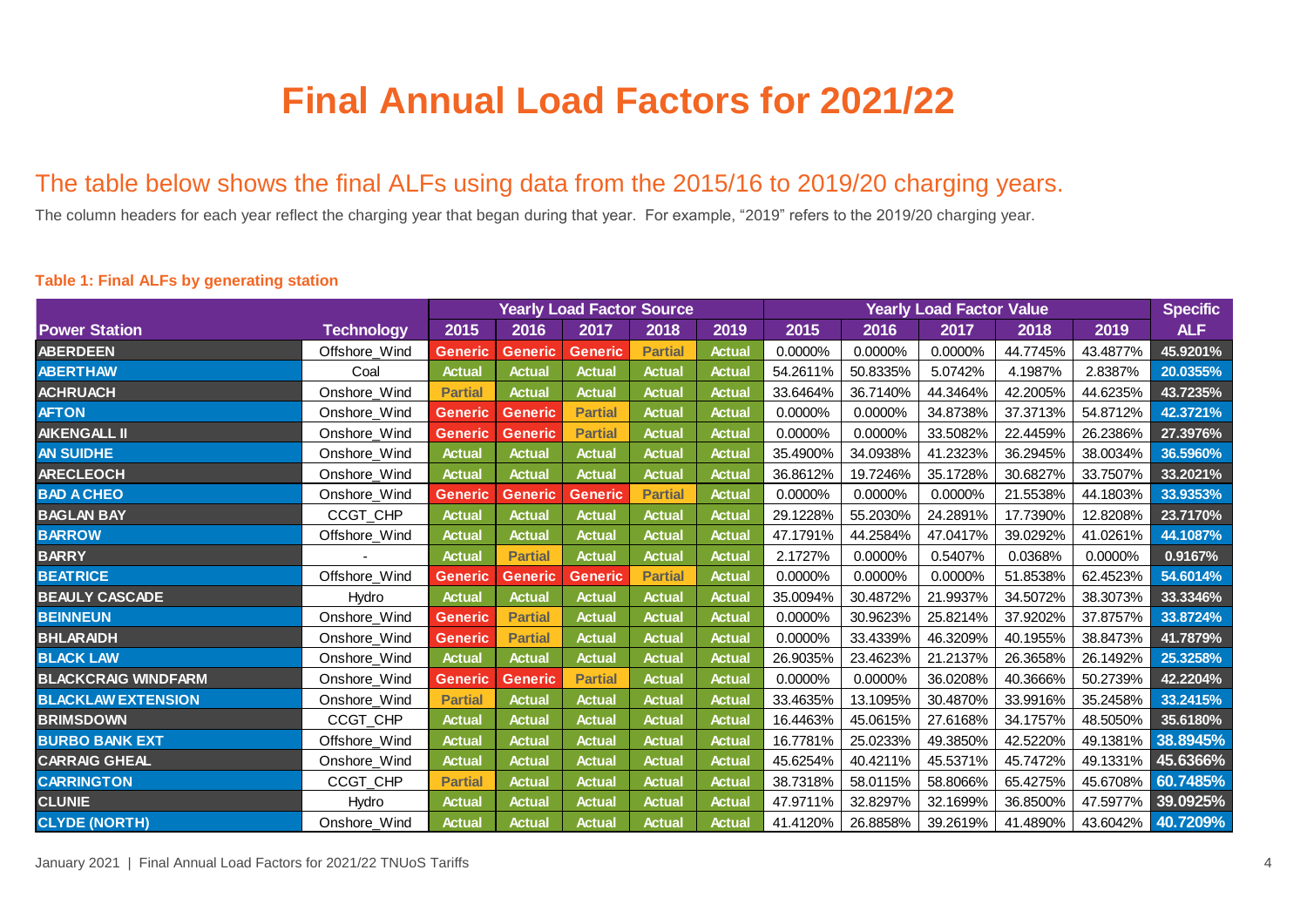|                                  |                   | <b>Yearly Load Factor Source</b> |                |                |                |                |          | <b>Specific</b> |          |          |          |            |
|----------------------------------|-------------------|----------------------------------|----------------|----------------|----------------|----------------|----------|-----------------|----------|----------|----------|------------|
| <b>Power Station</b>             | <b>Technology</b> | 2015                             | 2016           | 2017           | 2018           | 2019           | 2015     | 2016            | 2017     | 2018     | 2019     | <b>ALF</b> |
| <b>CLYDE (SOUTH)</b>             | Onshore_Wind      | <b>Actual</b>                    | <b>Actual</b>  | <b>Actual</b>  | <b>Actual</b>  | <b>Actual</b>  | 39.9615% | 34.8751%        | 39.1634% | 38.7296% | 26.6271% | 37.5893%   |
| <b>CONNAHS QUAY</b>              | CCGT_CHP          | <b>Actual</b>                    | <b>Actual</b>  | <b>Actual</b>  | <b>Actual</b>  | <b>Actual</b>  | 28.2713% | 37.4588%        | 20.0846% | 19.0546% | 14.7379% | 22.4702%   |
| <b>CONON CASCADE</b>             | Hydro             | <b>Actual</b>                    | <b>Actual</b>  | <b>Actual</b>  | <b>Actual</b>  | <b>Actual</b>  | 58.9860% | 48.6782%        | 50.8547% | 50.7941% | 57.4034% | 53.0174%   |
| <b>CORBY</b>                     | CCGT_CHP          | <b>Actual</b>                    | <b>Generic</b> | <b>Partial</b> | <b>Actual</b>  | <b>Actual</b>  | 4.5411%  | 0.0000%         | 44.6503% | 1.8650%  | 0.3397%  | 2.2486%    |
| <b>CORRIEGARTH</b>               | Onshore_Wind      | <b>Generic</b>                   | <b>Partial</b> | <b>Actual</b>  | <b>Actual</b>  | <b>Actual</b>  | 0.0000%  | 22.5645%        | 41.2013% | 44.7484% | 46.1902% | 44.0467%   |
| <b>CORRIEMOILLIE</b>             | Onshore_Wind      | <b>Generic</b>                   | <b>Partial</b> | <b>Actual</b>  | <b>Actual</b>  | <b>Actual</b>  | 0.0000%  | 32.2316%        | 30.4210% | 30.7985% | 36.3718% | 32.5304%   |
| <b>CORYTON</b>                   | CCGT_CHP          | <b>Actual</b>                    | <b>Actual</b>  | <b>Actual</b>  | <b>Actual</b>  | <b>Actual</b>  | 26.4000% | 63.0383%        | 16.4022% | 23.4777% | 39.0899% | 29.6559%   |
| <b>COTTAM</b>                    | Coal              | <b>Actual</b>                    | <b>Actual</b>  | <b>Actual</b>  | <b>Actual</b>  | <b>Actual</b>  | 34.4157% | 14.9387%        | 21.6580% | 14.4319% | 3.5301%  | 17.0095%   |
| <b>COTTAM DEVELOPMENT CENTRE</b> | CCGT_CHP          | <b>Actual</b>                    | <b>Actual</b>  | <b>Actual</b>  | <b>Actual</b>  | <b>Actual</b>  | 28.2382% | 67.2482%        | 56.3007% | 77.5270% | 55.5832% | 59.7107%   |
| <b>COUR</b>                      | Onshore_Wind      | Generic                          | <b>Partial</b> | <b>Actual</b>  | <b>Actual</b>  | <b>Actual</b>  | 0.0000%  | 38.3247%        | 55.4273% | 55.6107% | 57.8770% | 56.3050%   |
| <b>COWES</b>                     | Gas_Oil           | <b>Actual</b>                    | Actual         | <b>Actual</b>  | <b>Actual</b>  | <b>Actual</b>  | 0.4912%  | 0.5319%         | 0.6942%  | 0.0395%  | 0.0884%  | 0.3705%    |
| <b>CRUACHAN</b>                  | Pumped_Storage    | <b>Actual</b>                    | <b>Actual</b>  | <b>Actual</b>  | <b>Actual</b>  | <b>Actual</b>  | 8.8673%  | 7.1914%         | 9.6225%  | 6.5778%  | 8.0284%  | 8.0290%    |
| <b>CRYSTAL RIG II</b>            | Onshore_Wind      | <b>Actual</b>                    | <b>Actual</b>  | <b>Actual</b>  | <b>Actual</b>  | <b>Actual</b>  | 48.3836% | 40.2679%        | 52.5802% | 48.7267% | 49.7918% | 48.9674%   |
| <b>CRYSTAL RIG III</b>           | Onshore_Wind      | Generic                          | <b>Partial</b> | <b>Actual</b>  | <b>Actual</b>  | <b>Actual</b>  | 0.0000%  | 39.9503%        | 51.9020% | 49.5314% | 53.8704% | 51.7679%   |
| <b>DAMHEAD CREEK</b>             | CCGT_CHP          | <b>Actual</b>                    | <b>Actual</b>  | <b>Actual</b>  | <b>Actual</b>  | <b>Actual</b>  | 64.8983% | 68.1119%        | 63.5108% | 45.2453% | 30.0390% | 57.8848%   |
| <b>DEESIDE</b>                   | CCGT_CHP          | <b>Actual</b>                    | <b>Actual</b>  | <b>Actual</b>  | <b>Actual</b>  | <b>Actual</b>  | 17.4579% | 27.1090%        | 20.8164% | 0.0000%  | 0.0000%  | 12.7581%   |
| <b>DERSALLOCH</b>                | Onshore_Wind      | Generic                          | <b>Partial</b> | <b>Actual</b>  | <b>Actual</b>  | <b>Actual</b>  | 0.0000%  | 33.7728%        | 39.8576% | 35.2052% | 37.1058% | 37.3895%   |
| <b>DIDCOT B</b>                  | CCGT_CHP          | <b>Actual</b>                    | <b>Actual</b>  | <b>Actual</b>  | <b>Actual</b>  | <b>Actual</b>  | 41.1389% | 50.1358%        | 44.1234% | 50.9938% | 50.2420% | 48.1671%   |
| <b>DIDCOT GTS</b>                | Gas_Oil           | <b>Actual</b>                    | <b>Actual</b>  | <b>Actual</b>  | <b>Actual</b>  | <b>Actual</b>  | 0.4861%  | 0.0452%         | 0.6337%  | 0.7115%  | 0.5130%  | 0.5443%    |
| <b>DINORWIG</b>                  | Pumped_Storage    | <b>Actual</b>                    | <b>Actual</b>  | <b>Actual</b>  | <b>Actual</b>  | <b>Actual</b>  | 14.6353% | 15.9596%        | 14.9467% | 12.5027% | 8.2963%  | 14.0282%   |
| <b>DORENELL</b>                  | Onshore_Wind      | <b>Generic</b>                   | <b>Generic</b> | <b>Generic</b> | <b>Partial</b> | <b>Actual</b>  | 0.0000%  | 0.0000%         | 0.0000%  | 39.7116% | 54.8990% | 43.5608%   |
| <b>DRAX</b>                      | Coal              | <b>Actual</b>                    | <b>Actual</b>  | <b>Actual</b>  | <b>Actual</b>  | <b>Actual</b>  | 76.2030% | 62.2705%        | 55.8896% | 50.9593% | 46.7591% | 56.3731%   |
| <b>DUDGEON</b>                   | Offshore_Wind     | Generic                          | <b>Partial</b> | <b>Actual</b>  | <b>Actual</b>  | <b>Actual</b>  | 0.0000%  | 42.4791%        | 46.9782% | 47.2525% | 54.1115% | 49.4474%   |
| <b>DUNGENESS B</b>               | Nuclear           | <b>Actual</b>                    | <b>Actual</b>  | <b>Actual</b>  | <b>Actual</b>  | <b>Actual</b>  | 70.7617% | 79.3403%        | 68.2086% | 39.8945% | 0.0000%  | 59.6216%   |
| <b>DUNLAW EXTENSION</b>          | Onshore_Wind      | <b>Actual</b>                    | <b>Actual</b>  | <b>Actual</b>  | <b>Actual</b>  | <b>Actual</b>  | 29.1203% | 26.5549%        | 31.0840% | 28.4604% | 29.8704% | 29.1504%   |
| <b>DUNMAGLASS</b>                | Onshore_Wind      | <b>Generic</b>                   | <b>Partial</b> | <b>Actual</b>  | <b>Actual</b>  | <b>Actual</b>  | 0.0000%  | 38.9713%        | 75.6936% | 51.5228% | 50.4246% | 59.2137%   |
| <b>EAST ANGLIA1</b>              | Offshore_Wind     | <b>Generic</b>                   | <b>Generic</b> | <b>Generic</b> | <b>Generic</b> | <b>Partial</b> | 0.0000%  | 0.0000%         | 0.0000%  | 0.0000%  | 30.2828% | 43.0930%   |
| <b>EDINBANE WIND</b>             | Onshore_Wind      | <b>Actual</b>                    | Actual         | <b>Actual</b>  | <b>Actual</b>  | <b>Actual</b>  | 35.5937% | 32.5009%        | 34.5929% | 34.9938% | 32.6744% | 34.0870%   |
| <b>ERROCHTY</b>                  | Hydro             | <b>Actual</b>                    | <b>Actual</b>  | <b>Actual</b>  | <b>Actual</b>  | <b>Actual</b>  | 28.1507% | 16.1775%        | 13.6081% | 17.9492% | 26.5126% | 20.2131%   |
| <b>EWE HILL</b>                  | Onshore_Wind      | <b>Generic</b>                   | <b>Partial</b> | <b>Actual</b>  | <b>Actual</b>  | <b>Actual</b>  | 0.0000%  | 33.3314%        | 33.1849% | 32.9121% | 36.6313% | 34.2428%   |
| <b>FALLAGO</b>                   | Onshore_Wind      | <b>Actual</b>                    | <b>Actual</b>  | <b>Actual</b>  | <b>Actual</b>  | <b>Actual</b>  | 55.7992% | 43.2176%        | 49.4158% | 47.9232% | 51.8467% | 49.7286%   |
| <b>FARR WINDFARM</b>             | Onshore_Wind      | <b>Actual</b>                    | <b>Actual</b>  | <b>Actual</b>  | <b>Actual</b>  | <b>Actual</b>  | 40.9963% | 34.1766%        | 38.3046% | 39.5693% | 40.9761% | 39.6166%   |
| <b>FASNAKYLE G1 &amp; G3</b>     | Hydro             | <b>Actual</b>                    | <b>Actual</b>  | <b>Actual</b>  | <b>Actual</b>  | <b>Actual</b>  | 53.1573% | 30.9768%        | 38.1673% | 43.6554% | 54.6486% | 44.9933%   |
| <b>FAWLEY CHP</b>                | CCGT CHP          | <b>Actual</b>                    | <b>Actual</b>  | <b>Actual</b>  | <b>Actual</b>  | <b>Actual</b>  | 57.6978% | 63.2006%        | 76.0793% | 68.2899% | 65.6292% | 65.7066%   |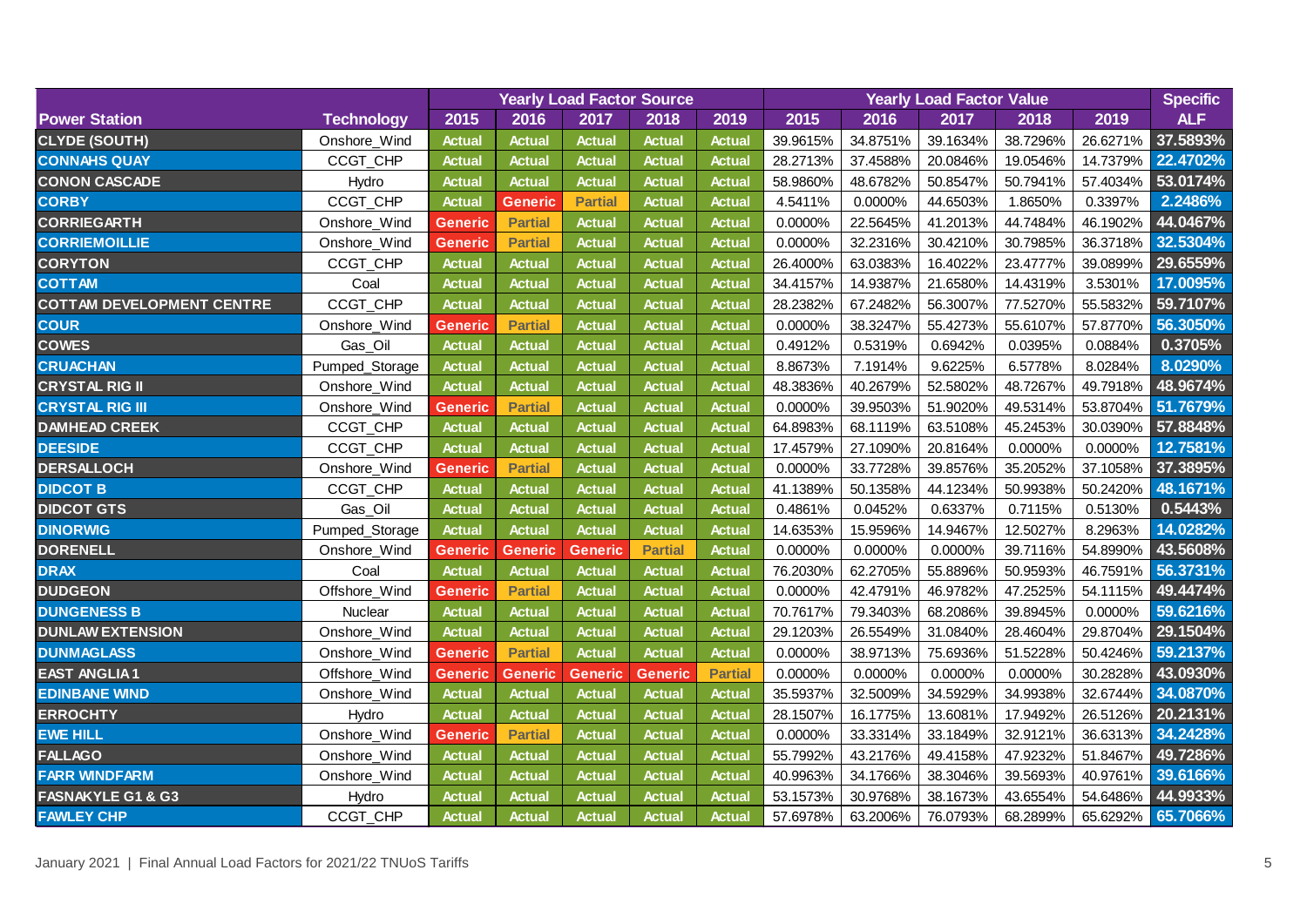|                          |                   |                |                        |                | <b>Yearly Load Factor Source</b> |                |          | <b>Specific</b> |          |          |          |            |
|--------------------------|-------------------|----------------|------------------------|----------------|----------------------------------|----------------|----------|-----------------|----------|----------|----------|------------|
| <b>Power Station</b>     | <b>Technology</b> | 2015           | 2016                   | 2017           | 2018                             | 2019           | 2015     | 2016            | 2017     | 2018     | 2019     | <b>ALF</b> |
| <b>FFESTINIOG</b>        | Pumped_Storage    | <b>Actual</b>  | <b>Actual</b>          | <b>Actual</b>  | <b>Actual</b>                    | <b>Actual</b>  | 3.4113%  | 5.6749%         | 4.2118%  | 2.9504%  | 2.1464%  | 3.5245%    |
| <b>FIDDLERS FERRY</b>    | Coal              | <b>Actual</b>  | <b>Actual</b>          | <b>Actual</b>  | <b>Actual</b>                    | <b>Actual</b>  | 27.4591% | 8.2478%         | 13.9908% | 5.7753%  | 17.2438% | 13.1608%   |
| <b>FINLARIG</b>          | Hydro             | <b>Actual</b>  | <b>Actual</b>          | <b>Actual</b>  | <b>Actual</b>                    | <b>Actual</b>  | 65.1349% | 49.6402%        | 52.6415% | 64.1387% | 69.5043% | 60.6384%   |
| <b>FOYERS</b>            | Pumped_Storage    | <b>Actual</b>  | <b>Actual</b>          | <b>Actual</b>  | <b>Actual</b>                    | <b>Actual</b>  | 15.4323% | 11.3046%        | 14.5333% | 14.9278% | 7.6086%  | 13.5886%   |
| <b>FREASDAIL</b>         | Onshore_Wind      | <b>Generic</b> | <b>Partial</b>         | <b>Actual</b>  | <b>Actual</b>                    | <b>Actual</b>  | 0.0000%  | 32.5600%        | 38.9709% | 40.4607% | 42.0718% | 40.5011%   |
| <b>GALAWHISTLE</b>       | Onshore_Wind      | <b>Generic</b> | <b>Partial</b>         | <b>Actual</b>  | <b>Actual</b>                    | <b>Actual</b>  | 0.0000%  | 34.9765%        | 42.4455% | 47.4443% | 50.0137% | 46.6345%   |
| <b>GALLOPER</b>          | Offshore_Wind     | Generic        | <b>Generic</b>         | <b>Partial</b> | <b>Actual</b>                    | <b>Actual</b>  | 0.0000%  | 0.0000%         | 54.7593% | 53.8046% | 54.2416% | 54.2685%   |
| <b>GARRY CASCADE</b>     | Hydro             | <b>Actual</b>  | <b>Actual</b>          | <b>Actual</b>  | <b>Actual</b>                    | <b>Actual</b>  | 60.2772% | 61.0498%        | 60.0010% | 54.2012% | 57.0471% | 59.1084%   |
| <b>GLANDFORD BRIGG</b>   | CCGT_CHP          | <b>Actual</b>  | <b>Actual</b>          | <b>Actual</b>  | <b>Actual</b>                    | <b>Actual</b>  | 1.8191%  | 2.7682%         | 1.8418%  | 1.0295%  | 0.6378%  | 1.5635%    |
| <b>GLEN APP</b>          | Onshore_Wind      | <b>Generic</b> | <b>Partial</b>         | <b>Actual</b>  | <b>Actual</b>                    | <b>Actual</b>  | 0.0000%  | 25.1373%        | 24.8393% | 22.0870% | 26.2184% | 24.3816%   |
| <b>GLENDOE</b>           | Hydro             | <b>Actual</b>  | <b>Actual</b>          | <b>Actual</b>  | <b>Actual</b>                    | <b>Actual</b>  | 34.8532% | 23.8605%        | 24.0105% | 31.6076% | 36.0951% | 30.1571%   |
| <b>GLENMORISTON</b>      | Hydro             | <b>Actual</b>  | <b>Actual</b>          | <b>Actual</b>  | <b>Actual</b>                    | <b>Actual</b>  | 50.6921% | 34.6709%        | 44.3960% | 37.8283% | 45.1829% | 42.4690%   |
| <b>GORDONBUSH</b>        | Onshore_Wind      | <b>Actual</b>  | <b>Actual</b>          | <b>Actual</b>  | <b>Actual</b>                    | <b>Actual</b>  | 47.7161% | 50.4126%        | 34.1762% | 38.6227% | 41.4003% | 42.5797%   |
| <b>GRAIN</b>             | CCGT_CHP          | <b>Actual</b>  | <b>Actual</b>          | <b>Actual</b>  | <b>Actual</b>                    | <b>Actual</b>  | 39.7895% | 53.8227%        | 39.7755% | 50.2928% | 49.2656% | 46.4493%   |
| <b>GRANGEMOUTH</b>       | CCGT_CHP          | <b>Actual</b>  | <b>Actual</b>          | <b>Actual</b>  | <b>Actual</b>                    | <b>Actual</b>  | 59.8274% | 51.4558%        | 58.9786% | 63.5659% | 62.3434% | 60.3831%   |
| <b>GREAT YARMOUTH</b>    | CCGT_CHP          | <b>Actual</b>  | <b>Actual</b>          | <b>Actual</b>  | <b>Actual</b>                    | <b>Actual</b>  | 59.8957% | 63.5120%        | 50.1521% | 36.5911% | 53.4446% | 54.4974%   |
| <b>GREATER GABBARD</b>   | Offshore_Wind     | <b>Actual</b>  | <b>Actual</b>          | <b>Actual</b>  | <b>Actual</b>                    | <b>Actual</b>  | 50.2468% | 43.1132%        | 46.4939% | 39.9735% | 47.3707% | 45.6592%   |
| <b>GRIFFIN WIND</b>      | Onshore_Wind      | <b>Actual</b>  | <b>Actual</b>          | <b>Actual</b>  | <b>Actual</b>                    | <b>Actual</b>  | 31.0284% | 25.8228%        | 28.8970% | 27.3684% | 27.5826% | 27.9493%   |
| <b>GUNFLEET SANDS I</b>  | Offshore_Wind     | <b>Actual</b>  | <b>Actual</b>          | <b>Actual</b>  | <b>Actual</b>                    | <b>Actual</b>  | 50.4650% | 45.7940%        | 47.3019% | 39.8080% | 45.4945% | 46.1968%   |
| <b>GUNFLEET SANDS II</b> | Offshore_Wind     | <b>Actual</b>  | <b>Actual</b>          | <b>Actual</b>  | <b>Actual</b>                    | <b>Actual</b>  | 49.0521% | 43.9893%        | 46.9928% | 39.6453% | 45.0419% | 45.3413%   |
| <b>GWYNT Y MOR</b>       | Offshore_Wind     | <b>Actual</b>  | <b>Actual</b>          | <b>Actual</b>  | <b>Actual</b>                    | <b>Actual</b>  | 63.1276% | 44.8323%        | 50.4031% | 42.8331% | 45.3165% | 46.8506%   |
| HADYARD HILL             | Onshore_Wind      | <b>Actual</b>  | <b>Actual</b>          | <b>Actual</b>  | <b>Actual</b>                    | <b>Actual</b>  | 36.6527% | 31.4364%        | 34.0375% | 31.2735% | 33.5312% | 33.0017%   |
| <b>HARESTANES</b>        | Onshore_Wind      | <b>Actual</b>  | <b>Actual</b>          | <b>Actual</b>  | <b>Actual</b>                    | <b>Actual</b>  | 27.8093% | 22.5464%        | 29.0125% | 23.8473% | 29.0205% | 26.8897%   |
| <b>HARTLEPOOL</b>        | Nuclear           | <b>Actual</b>  | <b>Actual</b>          | <b>Actual</b>  | <b>Actual</b>                    | <b>Actual</b>  | 53.8666% | 78.0390%        | 80.6218% | 85.4489% | 78.3650% | 79.0086%   |
| <b>HEYSHAM</b>           | Nuclear           | <b>Actual</b>  | <b>Actual</b>          | <b>Actual</b>  | <b>Actual</b>                    | <b>Actual</b>  | 72.7344% | 79.6169%        | 85.1617% | 77.3512% | 81.9479% | 79.6386%   |
| <b>HINKLEY POINT B</b>   | Nuclear           | <b>Actual</b>  | <b>Actual</b>          | <b>Actual</b>  | <b>Actual</b>                    | <b>Actual</b>  | 67.6412% | 71.2265%        | 83.4643% | 79.8462% | 72.3339% | 74.4689%   |
| <b>HORNSEA1A</b>         | Offshore_Wind     | <b>Generic</b> | <b>Generic</b>         | Generic        | <b>Generic</b>                   | <b>Partial</b> | 0.0000%  | 0.0000%         | 0.0000%  | 0.0000%  | 35.7733% | 44.9232%   |
| <b>HORNSEA1B</b>         | Offshore_Wind     | <b>Generic</b> | <b>Generic</b>         | <b>Generic</b> | <b>Partial</b>                   | <b>Actual</b>  | 0.0000%  | 0.0000%         | 0.0000%  | 39.4929% | 56.1660% | 48.3857%   |
| <b>HORNSEA1C</b>         | Offshore_Wind     | <b>Generic</b> | <b>Generic</b>         | <b>Generic</b> | <b>Generic</b>                   | <b>Partial</b> | 0.0000%  | 0.0000%         | 0.0000%  | 0.0000%  | 45.3217% | 48.1060%   |
| <b>HUMBER GATEWAY</b>    | Offshore_Wind     | <b>Actual</b>  | <b>Actual</b>          | <b>Actual</b>  | <b>Actual</b>                    | <b>Actual</b>  | 62.9631% | 59.7195%        | 54.9913% | 46.8351% | 50.3072% | 55.0060%   |
| <b>HUNTERSTON</b>        | Nuclear           | <b>Actual</b>  | <b>Actual</b>          | <b>Actual</b>  | <b>Actual</b>                    | <b>Actual</b>  | 82.1786% | 83.2939%        | 79.8644% | 24.0813% | 14.3125% | 62.0414%   |
| <b>IMMINGHAM</b>         | CCGT_CHP          | <b>Actual</b>  | <b>Actual</b>          | <b>Actual</b>  | <b>Actual</b>                    | <b>Actual</b>  | 69.4686% | 71.9550%        | 64.3175% | 72.9980% | 69.2946% | 70.2394%   |
| <b>INDIAN QUEENS</b>     | Gas_Oil           | <b>Actual</b>  | <b>Actual</b>          | <b>Actual</b>  | <b>Actual</b>                    | <b>Actual</b>  | 0.0723%  | 0.0847%         | 0.0740%  | 0.0288%  | 0.1789%  | 0.0770%    |
| <b>J G PEARS</b>         | <b>Biomass</b>    |                | <b>Generic Generic</b> | <b>Generic</b> | <b>Actual</b>                    | <b>Actual</b>  | 0.0000%  | 0.0000%         | 0.0000%  | 36.3135% | 43.5479% | 43.1337%   |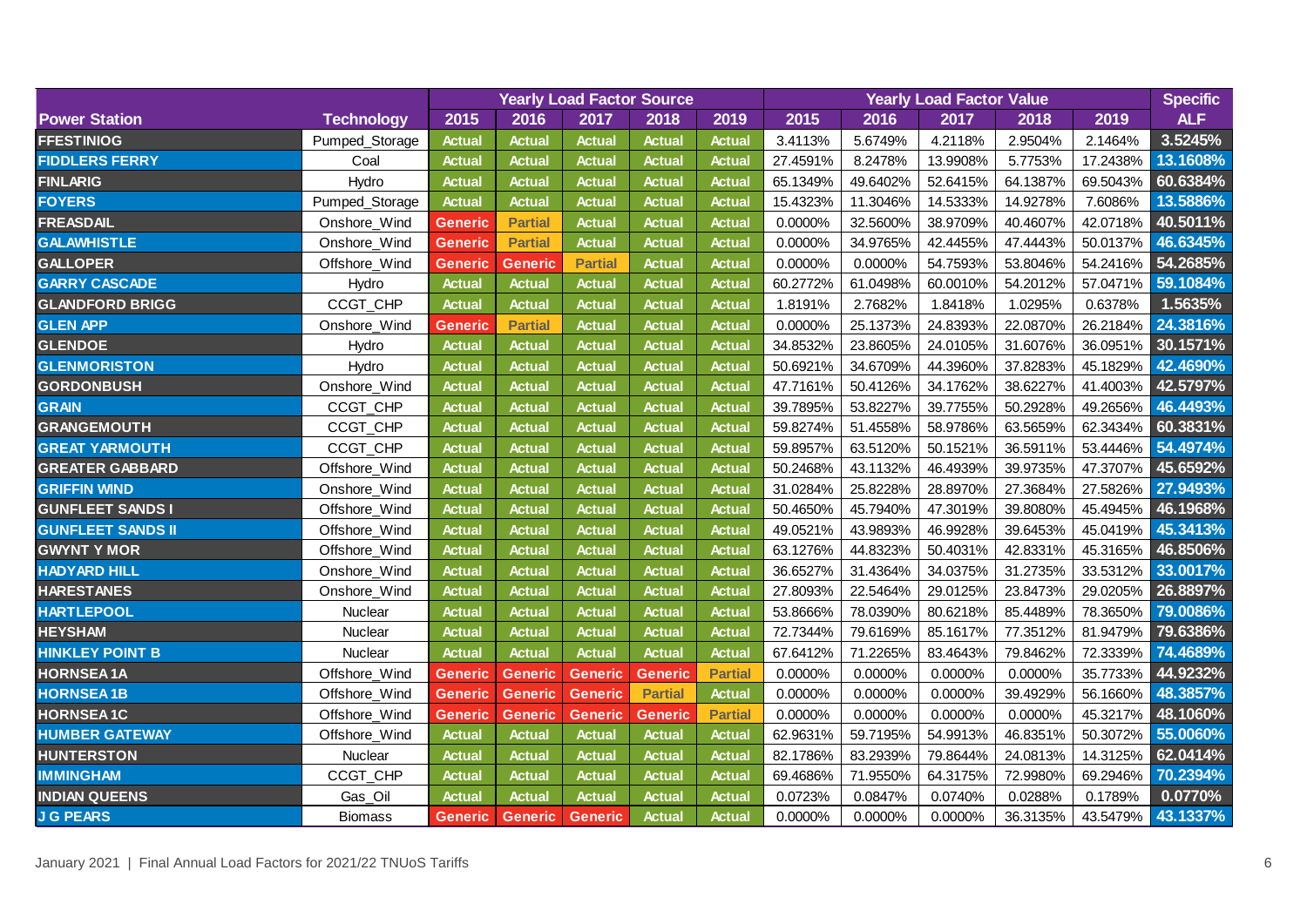|                                |                   |                |                | <b>Yearly Load Factor Source</b> |                |               |          | <b>Specific</b> |          |          |          |            |
|--------------------------------|-------------------|----------------|----------------|----------------------------------|----------------|---------------|----------|-----------------|----------|----------|----------|------------|
| <b>Power Station</b>           | <b>Technology</b> | 2015           | 2016           | 2017                             | 2018           | 2019          | 2015     | 2016            | 2017     | 2018     | 2019     | <b>ALF</b> |
| <b>KEADBY</b>                  | CCGT_CHP          | <b>Partial</b> | <b>Actual</b>  | <b>Actual</b>                    | <b>Actual</b>  | <b>Actual</b> | 35.1858% | 28.6076%        | 38.6957% | 40.3687% | 27.3173% | 35.8907%   |
| <b>KEITH HILL</b>              | Onshore_Wind      | Generic        | <b>Generic</b> | <b>Partial</b>                   | <b>Actual</b>  | Actual        | 0.0000%  | 0.0000%         | 36.9858% | 23.8493% | 24.7990% | 28.5447%   |
| <b>KILBRAUR</b>                | Onshore_Wind      | <b>Actual</b>  | <b>Actual</b>  | <b>Actual</b>                    | <b>Actual</b>  | Actual        | 50.3807% | 46.5342%        | 56.7501% | 49.7699% | 44.2180% | 48.8949%   |
| <b>KILGALLIOCH</b>             | Onshore_Wind      | <b>Generic</b> | <b>Partial</b> | <b>Actual</b>                    | <b>Actual</b>  | <b>Actual</b> | 0.0000%  | 25.2739%        | 25.3254% | 43.3442% | 46.4978% | 38.3891%   |
| <b>KILLIN CASCADE</b>          | Hydro             | <b>Actual</b>  | <b>Actual</b>  | <b>Actual</b>                    | <b>Actual</b>  | <b>Actual</b> | 53.2348% | 27.4962%        | 34.9231% | 40.4764% | 43.1565% | 39.5187%   |
| <b>KILLINGHOLME (POWERGEN)</b> | Gas_Oil           | <b>Generic</b> | <b>Generic</b> | <b>Partial</b>                   | <b>Actual</b>  | <b>Actual</b> | 0.0000%  | 0.0000%         | 0.5489%  | 0.6139%  | 1.2782%  | 0.8137%    |
| <b>KINGS LYNN A</b>            | CCGT_CHP          | <b>Generic</b> | <b>Generic</b> | <b>Generic</b>                   | <b>Actual</b>  | <b>Actual</b> | 0.0000%  | 0.0000%         | 0.0000%  | 0.4254%  | 20.9575% | 24.1488%   |
| <b>KYPE MUIR</b>               | Onshore_Wind      | <b>Generic</b> | <b>Generic</b> | <b>Generic</b>                   | <b>Partial</b> | <b>Actual</b> | 0.0000%  | 0.0000%         | 0.0000%  | 27.7774% | 42.8204% | 35.5565%   |
| <b>LANGAGE</b>                 | CCGT_CHP          | <b>Actual</b>  | <b>Actual</b>  | <b>Actual</b>                    | <b>Actual</b>  | <b>Actual</b> | 16.5310% | 44.5413%        | 42.3368% | 24.5591% | 28.9836% | 31.9598%   |
| <b>LINCS WIND FARM</b>         | Offshore_Wind     | <b>Actual</b>  | <b>Actual</b>  | <b>Actual</b>                    | <b>Actual</b>  | <b>Actual</b> | 49.1306% | 44.5192%        | 51.0911% | 46.7412% | 50.8056% | 48.8925%   |
| <b>LITTLE BARFORD</b>          | CCGT_CHP          | <b>Actual</b>  | <b>Actual</b>  | <b>Actual</b>                    | <b>Actual</b>  | <b>Actual</b> | 39.9829% | 64.8597%        | 66.3067% | 63.2342% | 38.4787% | 56.0256%   |
| <b>LOCHLUICHART</b>            | Onshore_Wind      | <b>Actual</b>  | <b>Actual</b>  | <b>Actual</b>                    | <b>Actual</b>  | Actual        | 29.2663% | 31.6897%        | 34.3322% | 32.8475% | 34.1454% | 32.8942%   |
| <b>LONDON ARRAY</b>            | Offshore_Wind     | <b>Actual</b>  | <b>Actual</b>  | <b>Actual</b>                    | <b>Actual</b>  | Actual        | 66.8682% | 53.6245%        | 50.5515% | 36.8539% | 45.8936% | 50.0232%   |
| <b>LYNEMOUTH</b>               | <b>Biomass</b>    | Generic        | <b>Generic</b> | Actual                           | <b>Actual</b>  | <b>Actual</b> | 0.0000%  | 0.0000%         | 1.0783%  | 85.6495% | 90.7180% | 59.1486%   |
| <b>MARCHWOOD</b>               | CCGT_CHP          | <b>Actual</b>  | Actual         | <b>Actual</b>                    | <b>Actual</b>  | Actual        | 55.0879% | 75.4248%        | 67.3692% | 72.2737% | 45.8482% | 64.9103%   |
| <b>MARK HILL</b>               | Onshore_Wind      | <b>Actual</b>  | Actual         | <b>Actual</b>                    | <b>Actual</b>  | Actual        | 34.0227% | 21.9653%        | 31.0915% | 28.6666% | 31.8364% | 30.5315%   |
| <b>MEDWAY</b>                  | CCGT_CHP          | <b>Actual</b>  | <b>Actual</b>  | Actual                           | <b>Actual</b>  | <b>Actual</b> | 34.1799% | 35.1505%        | 36.7261% | 27.4290% | 21.3610% | 32.2531%   |
| <b>MIDDLE MUIR</b>             | Onshore_Wind      | <b>Generic</b> | <b>Generic</b> | Generic                          | <b>Partial</b> | <b>Actual</b> | 0.0000%  | 0.0000%         | 0.0000%  | 29.3669% | 50.1156% | 38.5181%   |
| <b>MILLENNIUM</b>              | Onshore_Wind      | <b>Actual</b>  | Actual         | <b>Actual</b>                    | <b>Actual</b>  | <b>Actual</b> | 48.4038% | 44.9764%        | 53.6488% | 54.1216% | 54.8443% | 52.0580%   |
| <b>MINNYGAP</b>                | Onshore_Wind      | <b>Generic</b> | <b>Generic</b> | Actual                           | <b>Actual</b>  | <b>Actual</b> | 0.0000%  | 0.0000%         | 30.9962% | 32.4279% | 34.1156% | 32.5132%   |
| <b>NANT</b>                    | Hydro             | <b>Actual</b>  | <b>Actual</b>  | <b>Actual</b>                    | <b>Actual</b>  | <b>Actual</b> | 37.3788% | 30.6350%        | 34.9026% | 34.0281% | 38.0822% | 35.4365%   |
| <b>ORMONDE</b>                 | Offshore_Wind     | <b>Actual</b>  | <b>Actual</b>  | <b>Actual</b>                    | <b>Actual</b>  | <b>Actual</b> | 47.1986% | 41.2188%        | 37.7162% | 40.8646% | 42.8854% | 41.6563%   |
| <b>PEMBROKE</b>                | CCGT_CHP          | <b>Actual</b>  | <b>Actual</b>  | <b>Actual</b>                    | <b>Actual</b>  | <b>Actual</b> | 64.5596% | 77.6478%        | 70.2866% | 70.5263% | 63.4003% | 68.4575%   |
| <b>PEN Y CYMOEDD</b>           | Onshore_Wind      | <b>Generic</b> | <b>Partial</b> | <b>Actual</b>                    | <b>Actual</b>  | <b>Actual</b> | 0.0000%  | 26.9446%        | 36.0948% | 33.2009% | 38.5408% | 35.9455%   |
| <b>PETERBOROUGH</b>            | CCGT_CHP          | <b>Partial</b> | <b>Actual</b>  | <b>Actual</b>                    | <b>Actual</b>  | <b>Actual</b> | 4.1032%  | 1.7914%         | 0.4349%  | 0.4136%  | 0.5500%  | 0.9254%    |
| <b>PETERHEAD</b>               | CCGT_CHP          | <b>Actual</b>  | Actual         | <b>Actual</b>                    | <b>Actual</b>  | <b>Actual</b> | 23.3813% | 42.2292%        | 65.7808% | 61.5747% | 50.7405% | 51.5148%   |
| <b>POGBIE</b>                  | Onshore_Wind      | <b>Generic</b> | <b>Generic</b> | <b>Generic</b>                   | <b>Partial</b> | <b>Actual</b> | 0.0000%  | 0.0000%         | 0.0000%  | 29.0769% | 32.0583% | 32.4024%   |
| <b>RACE BANK</b>               | Offshore_Wind     | <b>Generic</b> | <b>Partial</b> | <b>Actual</b>                    | <b>Actual</b>  | Actual        | 0.0000%  | 45.3062%        | 38.1978% | 47.1320% | 51.5222% | 45.6173%   |
| <b>RAMPION</b>                 | Offshore_Wind     | <b>Generic</b> | <b>Generic</b> | <b>Partial</b>                   | <b>Actual</b>  | <b>Actual</b> | 0.0000%  | 0.0000%         | 40.9885% | 35.4891% | 35.3948% | 37.2908%   |
| <b>RATCLIFFE-ON-SOAR</b>       | Coal              | <b>Actual</b>  | <b>Actual</b>  | <b>Actual</b>                    | <b>Actual</b>  | <b>Actual</b> | 19.6814% | 15.4657%        | 19.3780% | 16.8536% | 1.1881%  | 17.2324%   |
| <b>ROBIN RIGG EAST</b>         | Offshore_Wind     | <b>Actual</b>  | <b>Actual</b>  | <b>Actual</b>                    | <b>Actual</b>  | <b>Actual</b> | 51.9700% | 50.5096%        | 42.5599% | 34.4229% | 40.0541% | 44.3745%   |
| <b>ROBIN RIGG WEST</b>         | Offshore_Wind     | <b>Actual</b>  | <b>Actual</b>  | <b>Actual</b>                    | <b>Actual</b>  | <b>Actual</b> | 56.0881% | 51.5383%        | 47.3991% | 40.9494% | 41.9934% | 46.9769%   |
| <b>ROCKSAVAGE</b>              | CCGT_CHP          | <b>Actual</b>  | <b>Actual</b>  | <b>Actual</b>                    | <b>Actual</b>  | <b>Actual</b> | 19.8061% | 58.6806%        | 29.8122% | 35.6214% | 34.7678% | 33.4005%   |
| <b>RYE HOUSE</b>               | CCGT_CHP          | <b>Actual</b>  | <b>Actual</b>  | <b>Actual</b>                    | <b>Actual</b>  | <b>Actual</b> | 7.7906%  | 15.6538%        | 13.4736% | 8.6393%  | 7.0222%  | 9.9678%    |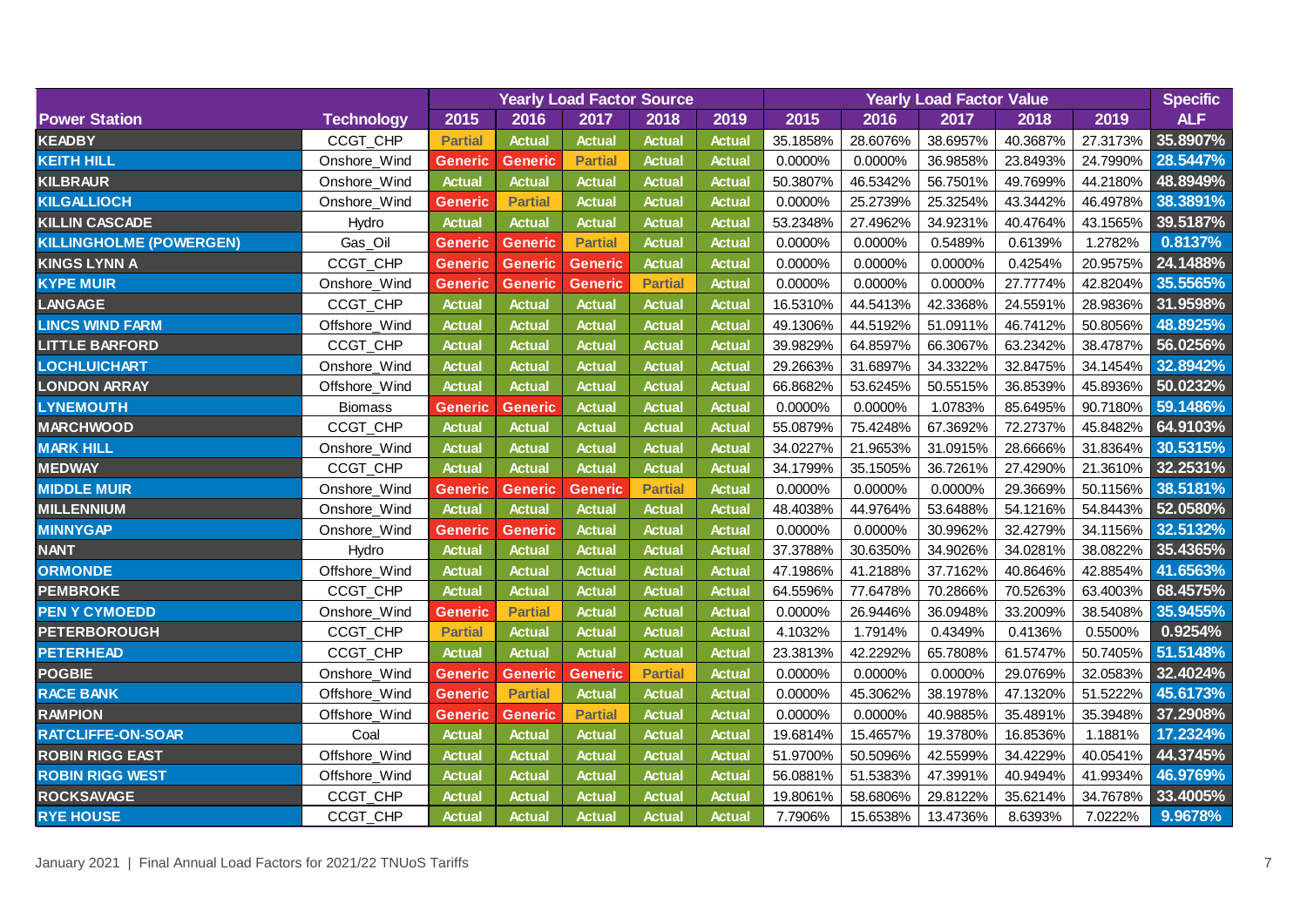|                                  |                   | <b>Yearly Load Factor Source</b> |                |                |                |                |          | <b>Specific</b> |          |          |          |            |
|----------------------------------|-------------------|----------------------------------|----------------|----------------|----------------|----------------|----------|-----------------|----------|----------|----------|------------|
| <b>Power Station</b>             | <b>Technology</b> | 2015                             | 2016           | 2017           | 2018           | 2019           | 2015     | 2016            | 2017     | 2018     | 2019     | <b>ALF</b> |
| <b>SALTEND</b>                   | CCGT_CHP          | <b>Actual</b>                    | <b>Actual</b>  | <b>Actual</b>  | <b>Actual</b>  | <b>Actual</b>  | 55.6228% | 77.4019%        | 70.1596% | 71.3266% | 74.0812% | 71.8558%   |
| <b>SANQUHAR</b>                  | Onshore_Wind      | Generic                          | <b>Generic</b> | <b>Partial</b> | <b>Actual</b>  | Actual         | 0.0000%  | 0.0000%         | 35.2098% | 50.9844% | 57.9841% | 48.0594%   |
| <b>SEABANK</b>                   | CCGT_CHP          | <b>Actual</b>                    | <b>Actual</b>  | <b>Actual</b>  | <b>Actual</b>  | Actual         | 27.2136% | 41.6815%        | 55.4606% | 32.6753% | 22.3590% | 33.8568%   |
| <b>SELLAFIELD</b>                | CCGT_CHP          | <b>Actual</b>                    | <b>Actual</b>  | <b>Actual</b>  | <b>Actual</b>  | <b>Actual</b>  | 28.6790% | 19.8588%        | 13.6007% | 8.8320%  | 3.2368%  | 14.0972%   |
| <b>SEVERN POWER</b>              | CCGT_CHP          | <b>Actual</b>                    | <b>Actual</b>  | <b>Actual</b>  | <b>Actual</b>  | <b>Actual</b>  | 18.3226% | 64.4246%        | 55.6920% | 39.5616% | 26.2481% | 40.5006%   |
| <b>SHERINGHAM SHOAL</b>          | Offshore_Wind     | <b>Actual</b>                    | <b>Actual</b>  | <b>Actual</b>  | <b>Actual</b>  | Actual         | 53.6184% | 46.9715%        | 54.3071% | 50.7594% | 49.0236% | 51.1338%   |
| <b>SHOREHAM</b>                  | CCGT_CHP          | <b>Actual</b>                    | <b>Actual</b>  | <b>Actual</b>  | <b>Actual</b>  | Actual         | 48.9514% | 68.9863%        | 64.2994% | 12.0983% | 7.2596%  | 41.7830%   |
| <b>SIZEWELL B</b>                | Nuclear           | <b>Actual</b>                    | <b>Actual</b>  | <b>Actual</b>  | <b>Actual</b>  | <b>Actual</b>  | 98.7826% | 81.6359%        | 73.3708% | 98.0180% | 79.9515% | 86.5351%   |
| <b>SLOY G2 &amp; G3</b>          | Hydro             | <b>Actual</b>                    | <b>Actual</b>  | <b>Actual</b>  | <b>Actual</b>  | <b>Actual</b>  | 13.9439% | 8.1782%         | 12.0303% | 9.8246%  | 17.5169% | 11.9329%   |
| <b>SOUTH HUMBER BANK</b>         | CCGT_CHP          | <b>Actual</b>                    | <b>Actual</b>  | <b>Actual</b>  | <b>Actual</b>  | <b>Actual</b>  | 48.6753% | 55.3419%        | 34.6174% | 31.0569% | 55.5443% | 46.2116%   |
| <b>SPALDING</b>                  | CCGT_CHP          | <b>Actual</b>                    | <b>Actual</b>  | <b>Actual</b>  | <b>Actual</b>  | <b>Actual</b>  | 47.9407% | 60.9748%        | 52.9683% | 38.1850% | 55.8932% | 52.2674%   |
| <b>SPALDING ENERGY EXPANSION</b> | CCGT_CHP          | Generic                          | <b>Generic</b> | Generic        | <b>Generic</b> | <b>Partial</b> | 0.0000%  | 0.0000%         | 0.0000%  | 0.0000%  | 13.5062% | 38.5444%   |
| <b>STAYTHORPE</b>                | CCGT_CHP          | <b>Actual</b>                    | <b>Actual</b>  | <b>Actual</b>  | <b>Actual</b>  | <b>Actual</b>  | 69.4422% | 65.7791%        | 52.0701% | 60.3233% | 56.1406% | 60.7477%   |
| <b>STRATHY NORTH &amp; SOUTH</b> | Onshore_Wind      | <b>Partial</b>                   | <b>Actual</b>  | <b>Actual</b>  | <b>Actual</b>  | <b>Actual</b>  | 49.6340% | 36.1987%        | 40.2313% | 34.0711% | 38.3054% | 38.2451%   |
| <b>STRONELAIRG</b>               | Onshore_Wind      | <b>Generic</b>                   | <b>Generic</b> | <b>Partial</b> | <b>Actual</b>  | Actual         | 0.0000%  | 0.0000%         | 37.5366% | 48.4638% | 47.6741% | 44.5581%   |
| <b>SUTTON BRIDGE</b>             | CCGT_CHP          | <b>Actual</b>                    | Actual         | <b>Actual</b>  | <b>Actual</b>  | Actual         | 13.1999% | 38.0184%        | 29.1878% | 22.3560% | 26.4852% | 26.0096%   |
| <b>TAYLORS LANE</b>              | Gas_Oil           | <b>Actual</b>                    | <b>Actual</b>  | <b>Actual</b>  | <b>Actual</b>  | <b>Actual</b>  | 0.1708%  | 0.8047%         | 1.1712%  | 0.1133%  | 0.0960%  | 0.3629%    |
| <b>THANET</b>                    | Offshore_Wind     | <b>Actual</b>                    | <b>Actual</b>  | <b>Actual</b>  | <b>Actual</b>  | <b>Actual</b>  | 41.3434% | 33.7132%        | 38.5069% | 35.8373% | 41.2821% | 38.5421%   |
| <b>TODDLEBURN</b>                | Onshore_Wind      | <b>Actual</b>                    | <b>Actual</b>  | <b>Actual</b>  | <b>Actual</b>  | <b>Actual</b>  | 35.0823% | 31.3435%        | 38.0158% | 34.7062% | 37.2691% | 35.6859%   |
| <b>TORNESS</b>                   | Nuclear           | <b>Actual</b>                    | <b>Actual</b>  | <b>Actual</b>  | <b>Actual</b>  | <b>Actual</b>  | 85.7725% | 97.9942%        | 86.4413% | 85.4632% | 96.5546% | 89.5895%   |
| <b>USKMOUTH</b>                  | Coal              | <b>Actual</b>                    | <b>Actual</b>  | <b>Actual</b>  | <b>Actual</b>  | <b>Actual</b>  | 25.5184% | 24.3304%        | 0.1000%  | 0.0108%  | 0.0000%  | 8.1471%    |
| <b>WALNEY 4</b>                  | Offshore_Wind     | <b>Generic</b>                   | <b>Generic</b> | <b>Partial</b> | <b>Actual</b>  | <b>Actual</b>  | 0.0000%  | 0.0000%         | 45.2033% | 50.3338% | 56.1017% | 50.5463%   |
| <b>WALNEY I</b>                  | Offshore_Wind     | <b>Actual</b>                    | <b>Actual</b>  | <b>Actual</b>  | <b>Actual</b>  | <b>Actual</b>  | 50.7535% | 47.4617%        | 55.9472% | 41.6150% | 46.5322% | 48.2491%   |
| <b>WALNEY II</b>                 | Offshore_Wind     | <b>Actual</b>                    | <b>Actual</b>  | <b>Actual</b>  | <b>Actual</b>  | <b>Actual</b>  | 35.7988% | 54.9727%        | 62.8290% | 48.7292% | 54.7220% | 52.8080%   |
| <b>WALNEY III</b>                | Offshore_Wind     | Generic                          | <b>Generic</b> | <b>Partial</b> | <b>Actual</b>  | <b>Actual</b>  | 0.0000%  | 0.0000%         | 50.1762% | 50.7716% | 56.2050% | 52.3843%   |
| <b>WEST BURTON</b>               | Coal              | <b>Actual</b>                    | <b>Actual</b>  | <b>Actual</b>  | <b>Actual</b>  | <b>Actual</b>  | 32.7325% | 10.1071%        | 11.8199% | 6.3690%  | 10.3006% | 10.7425%   |
| <b>WEST BURTON B</b>             | CCGT_CHP          | <b>Actual</b>                    | <b>Actual</b>  | <b>Actual</b>  | <b>Actual</b>  | <b>Actual</b>  | 59.3477% | 54.2878%        | 63.2420% | 62.8067% | 53.4863% | 58.8141%   |
| <b>WEST OF DUDDON SANDS</b>      | Offshore_Wind     | <b>Actual</b>                    | Actual         | <b>Actual</b>  | <b>Actual</b>  | Actual         | 48.7540% | 48.7691%        | 55.4034% | 48.9209% | 50.7437% | 49.4779%   |
| <b>WESTERMOST ROUGH</b>          | Offshore_Wind     | <b>Actual</b>                    | Actual         | <b>Actual</b>  | <b>Actual</b>  | <b>Actual</b>  | 54.8014% | 58.1061%        | 63.4740% | 52.5501% | 56.1661% | 56.3579%   |
| <b>WHITELEE</b>                  | Onshore_Wind      | <b>Actual</b>                    | <b>Actual</b>  | <b>Actual</b>  | <b>Actual</b>  | Actual         | 31.8773% | 27.2893%        | 29.6336% | 30.7296% | 31.3487% | 30.5706%   |
| <b>WHITELEE EXTENSION</b>        | Onshore_Wind      | <b>Actual</b>                    | <b>Actual</b>  | <b>Actual</b>  | <b>Actual</b>  | <b>Actual</b>  | 26.7655% | 23.5253%        | 25.1664% | 26.6647% | 28.4492% | 26.1989%   |
| <b>WHITESIDE HILL</b>            | Onshore_Wind      | <b>Generic</b>                   | <b>Generic</b> | <b>Partial</b> | <b>Actual</b>  | <b>Actual</b>  | 0.0000%  | 0.0000%         | 38.3704% | 55.0847% | 60.3399% | 51.2650%   |
| <b>WILTON</b>                    | CCGT_CHP          | <b>Actual</b>                    | Actual         | <b>Actual</b>  | <b>Actual</b>  | <b>Actual</b>  | 16.1379% | 14.4130%        | 15.5750% | 21.4515% | 17.1525% | 16.2885%   |
| <b>WINDY STANDARD II</b>         | Onshore_Wind      | <b>Generic</b>                   | <b>Generic</b> | <b>Partial</b> | <b>Actual</b>  | <b>Actual</b>  | 0.0000%  | 0.0000%         | 43.2981% | 49.4509% | 53.4476% | 48.7322%   |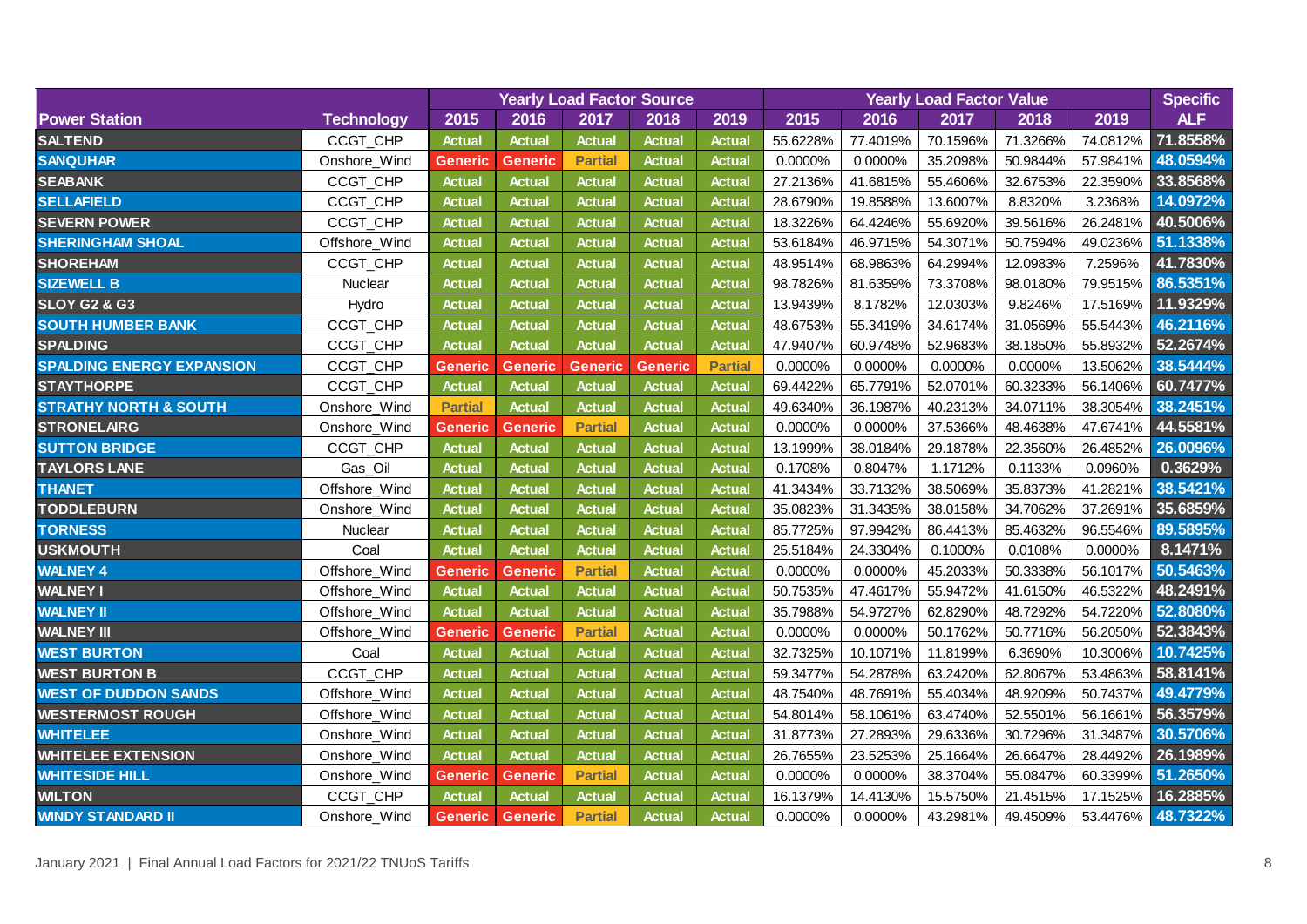## <span id="page-9-0"></span>**Generic Annual Load Factors**

Generic ALFs are used to fill in the gaps for a generator if it does not have a full three years' worth of generation history

#### **Table 2: Final Generic ALFs for 2021/22**

| <b>Technology</b> | <b>Generic ALF</b> |
|-------------------|--------------------|
| <b>Biomass</b>    | 49.5396%           |
| CCGT_CHP          | 51.0635%           |
| Coal              | 20.3859%           |
| Gas_Oil           | 0.4602%            |
| Hydro             | 41.8887%           |
| <b>Nuclear</b>    | 75.8434%           |
| Offshore_Wind     | 49.4981%           |
| Onshore Wind      | 36.0719%           |
| Pumped_Storage    | 9.7926%            |
| Tidal*            | 23.1000%           |
| Wave*             | 2.9000%            |
| Solar*            | 10.8000%           |

\*Note: due to no metered data being available the Generic ALF values for Wave, Tidal and Solar technologies are taken from the BEIS publication 'THE RENEWABLES OBLIGATION: Calculating the level [of the Renewables Obligation for 2021/22'.](https://www.gov.uk/government/publications/renewables-obligation-level-calculations-2021-to-2022)

Battery technology will continue to use the Generic ALF for "Pumped Storage" for the purpose of calculating generation TNUoS charges.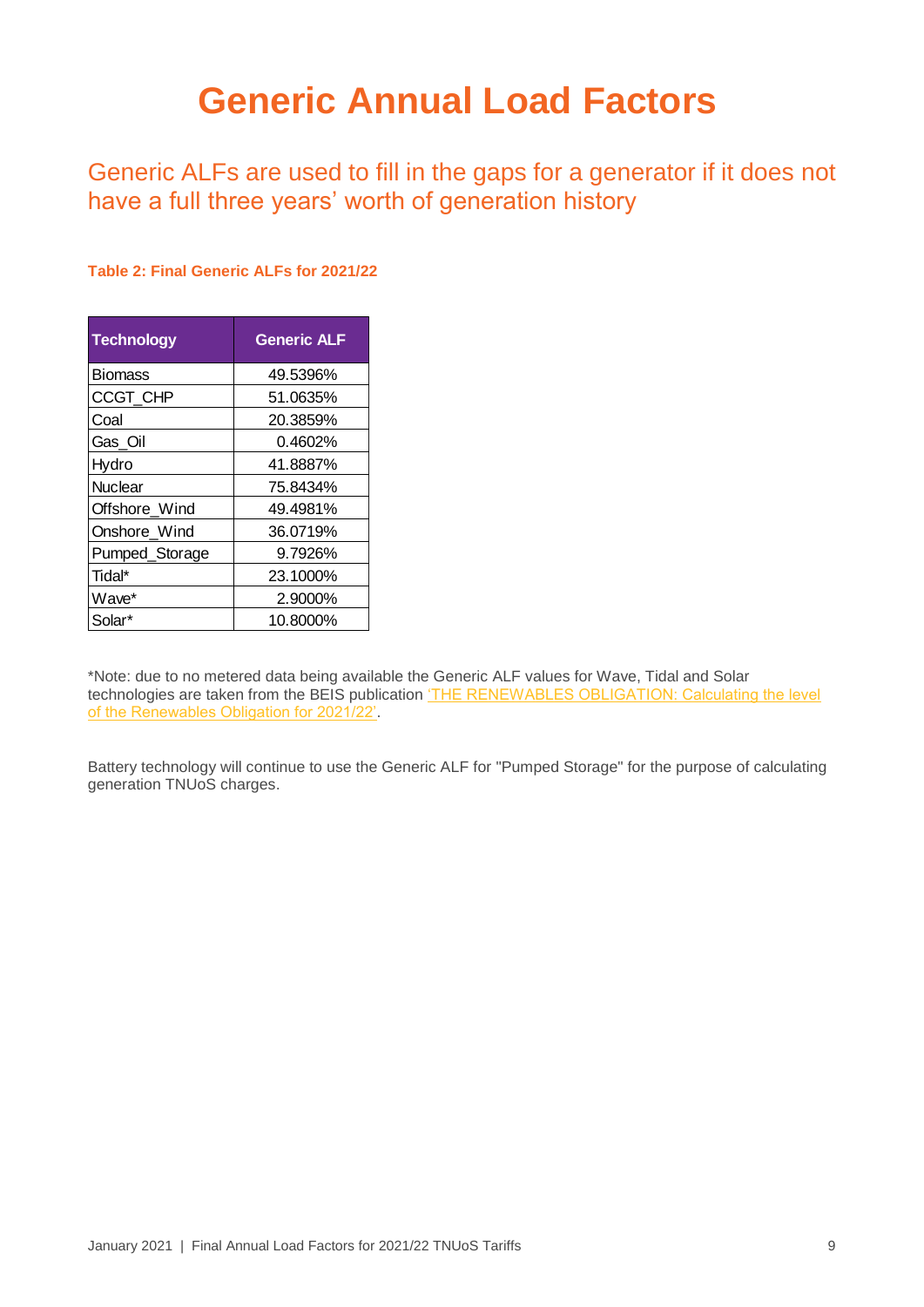**Howe are ALFs calculated?**

<span id="page-10-0"></span>꽉

**DENAND POR** 

黚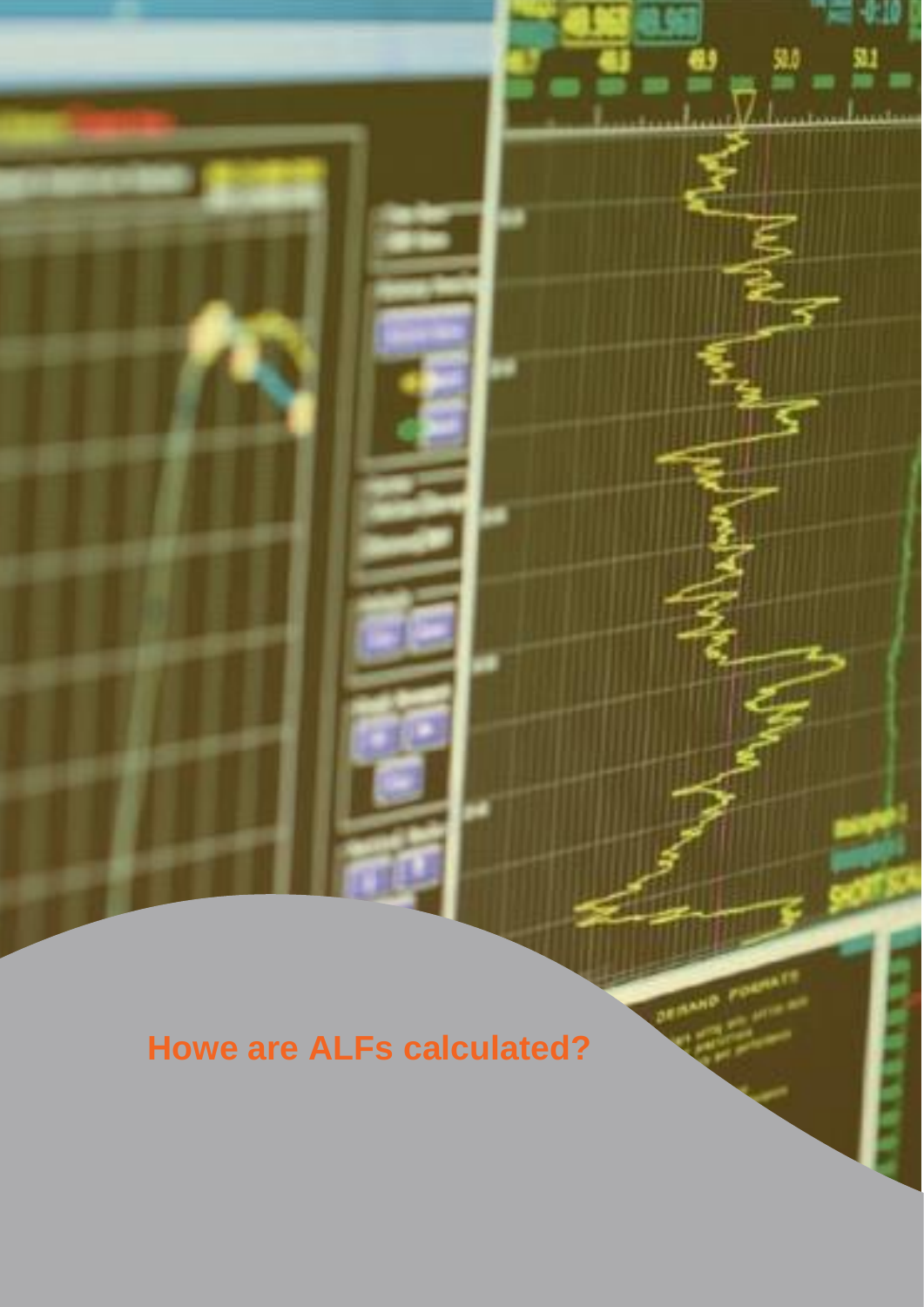## <span id="page-11-0"></span>**The ALFs calculation**

For each charging year 2015/16 to 2019/20 a Yearly Load Factor has been calculated using the higher of Metered Output (MO), Final Physical Notification (FPN) or zero in each half hour settlement period, divided by the sum of Transmission Entry Capacity (TEC), Short Term TEC (STTEC) and Limited Duration TEC (LDTEC) applicable in the same half hour.

All calculations are in local time, i.e. clock change days have 46 or 50 half hour settlement periods rather than the usual 48. TEC, STTEC and LDTEC are daily products so changes occur at midnight.

ALFs are calculated at station level, so where a station has multiple Balancing Mechanism Units (BMUs) representing generating units, station demand or trading site demand, the MO and FPN will be the aggregate of these.

For cascade hydro schemes, the ALF is calculated at scheme level, so the MO and FPN will be the aggregate of the BMU associated with the scheme. The scheme ALF is applied to each station in the scheme.

We are happy to provide support and advice on the derivation of ALFs to our customers.

Below is a guide on how we calculate ALFs based on the number of years of generation data available for that station.

#### Five years of data

If your station has full ALF data over the past five years, then the highest and lowest years are discounted. Your ALF is then calculated by averaging the output from the remaining three years.



#### Four years of data

If your station has full ALF data over the past four years, then the lowest year is discounted. Your ALF is then calculated by averaging the output from the remaining three years. If you have four full years and one partial year, the partial year is ignored.

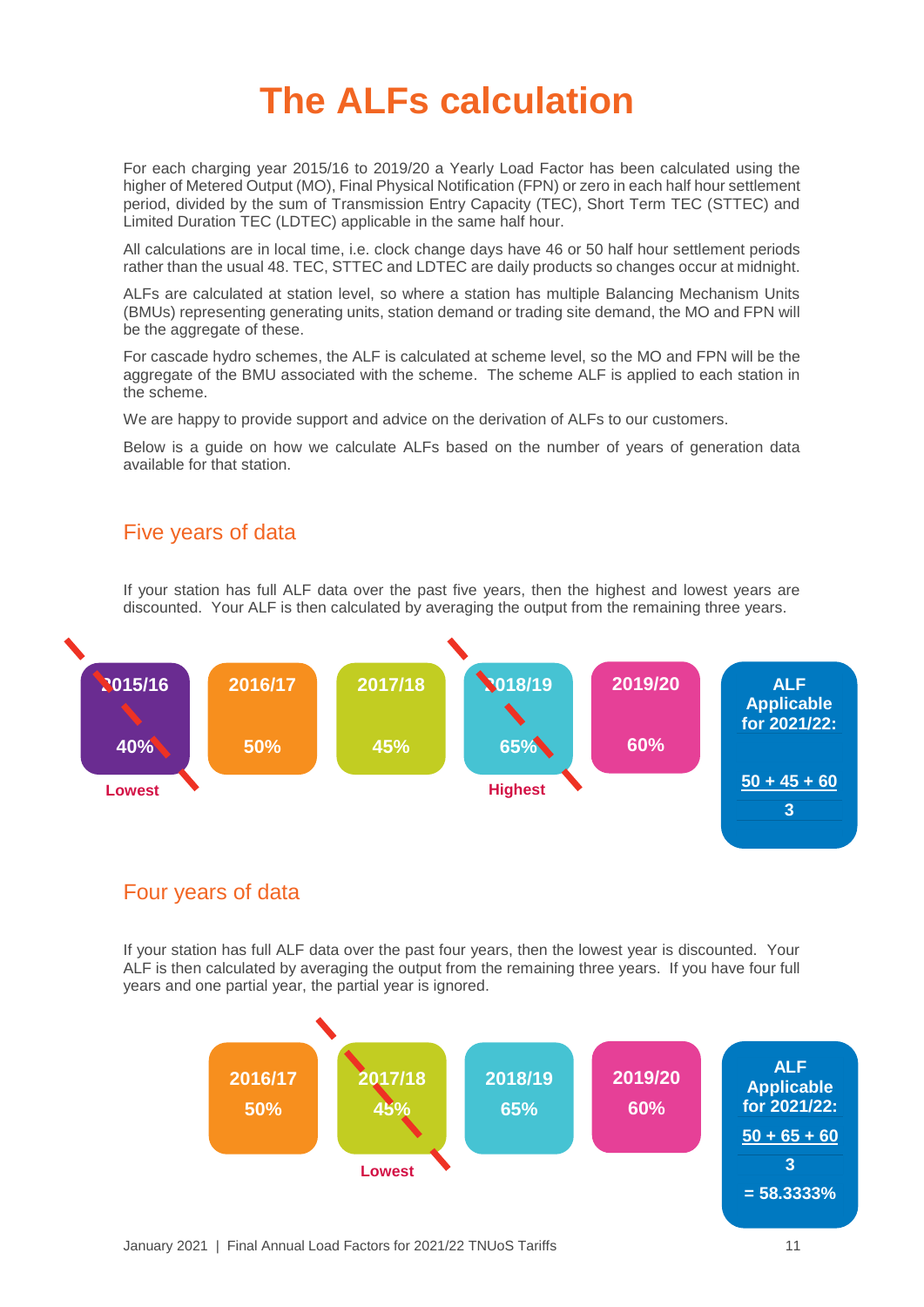#### Three years of data

If your station has full ALF data over the past three years, then your ALF is the average of these three years. If you have three full years and one partial year, the partial year is ignored.



#### Fewer than three years of data

If your station has fewer than three full years of ALF data available, then any full years are used. Any gaps in the generation data from partial years are filled in using the generic ALF for the station's generation type.

In the example below it is assumed that there is half a year of generation data available from 2018/19.



Any years with no data at all are filled in full by the generic ALF until there are at least three years of data available.

A partial year would most likely occur when TEC is held for only part of the year. The station's output data is used from the day in the year that the station first begins to output onto the system.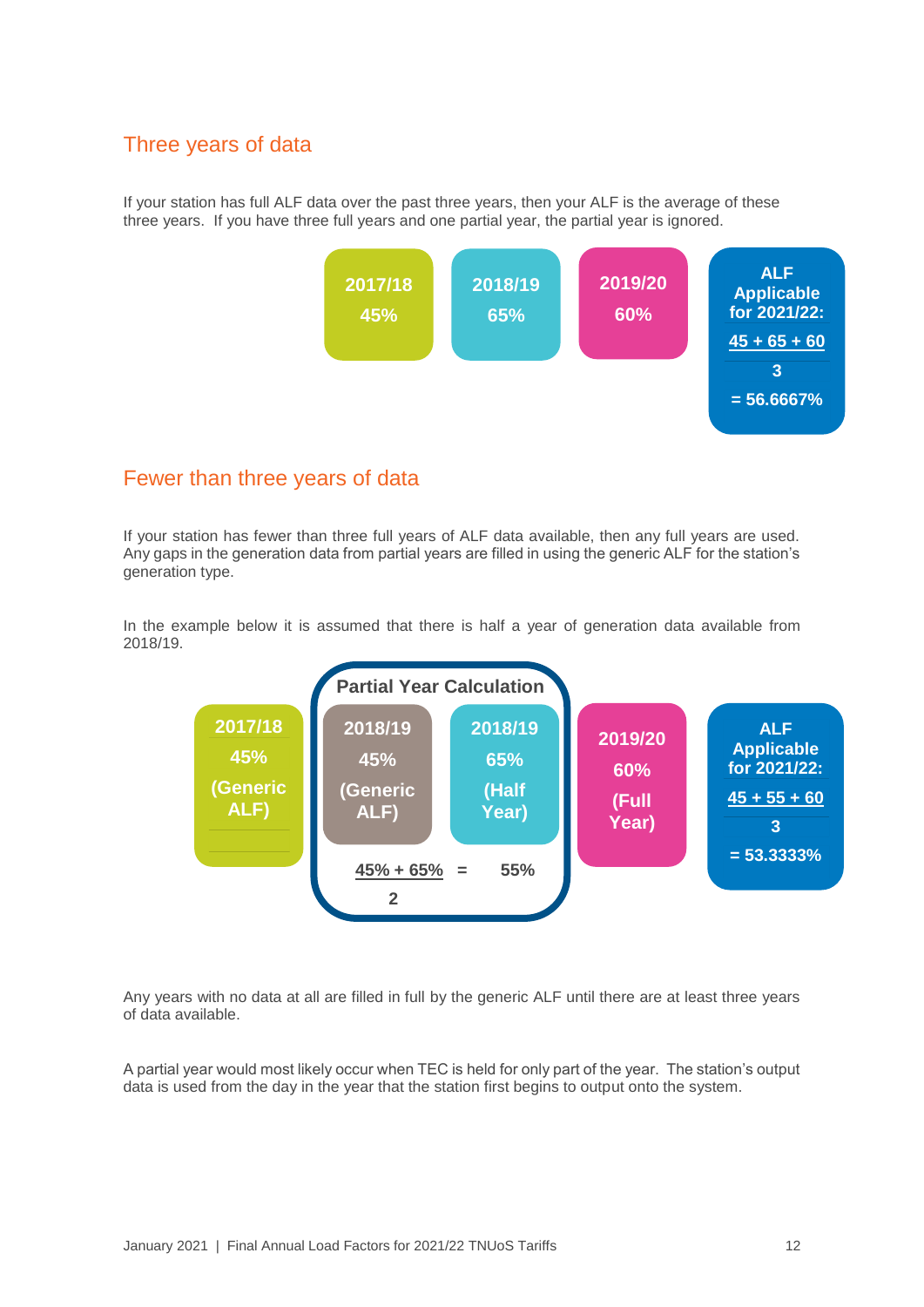#### Calculation of partial year ALFs

Each partial year ALF is calculated using a combination of actual station data and the generic ALF for the relevant year. This means that the partial year ALF will remain the same for each year that it is used, rather than being updated each year using the most recently calculated ALF.

For new generators, the station specific load factor is calculated from the earliest date on which TEC is held. The generic ALF is used for the period prior to TEC being held to form a 'partial' year of ALF data for that power station.

Commissioning years are determined by referring to Transmission Entry Capacity effective dates, Metered Output and Final Physical Notification data.

#### Generic ALFs

For a generator with no output data history, the generic ALF for that generation technology type will be used.

Generic ALFs are calculated from the ten most recently commissioned generators from each technology (where available).

Please note that there is currently no generic ALF for Battery technology, which for the purposes of these calculations is treated as "Pumped Storage".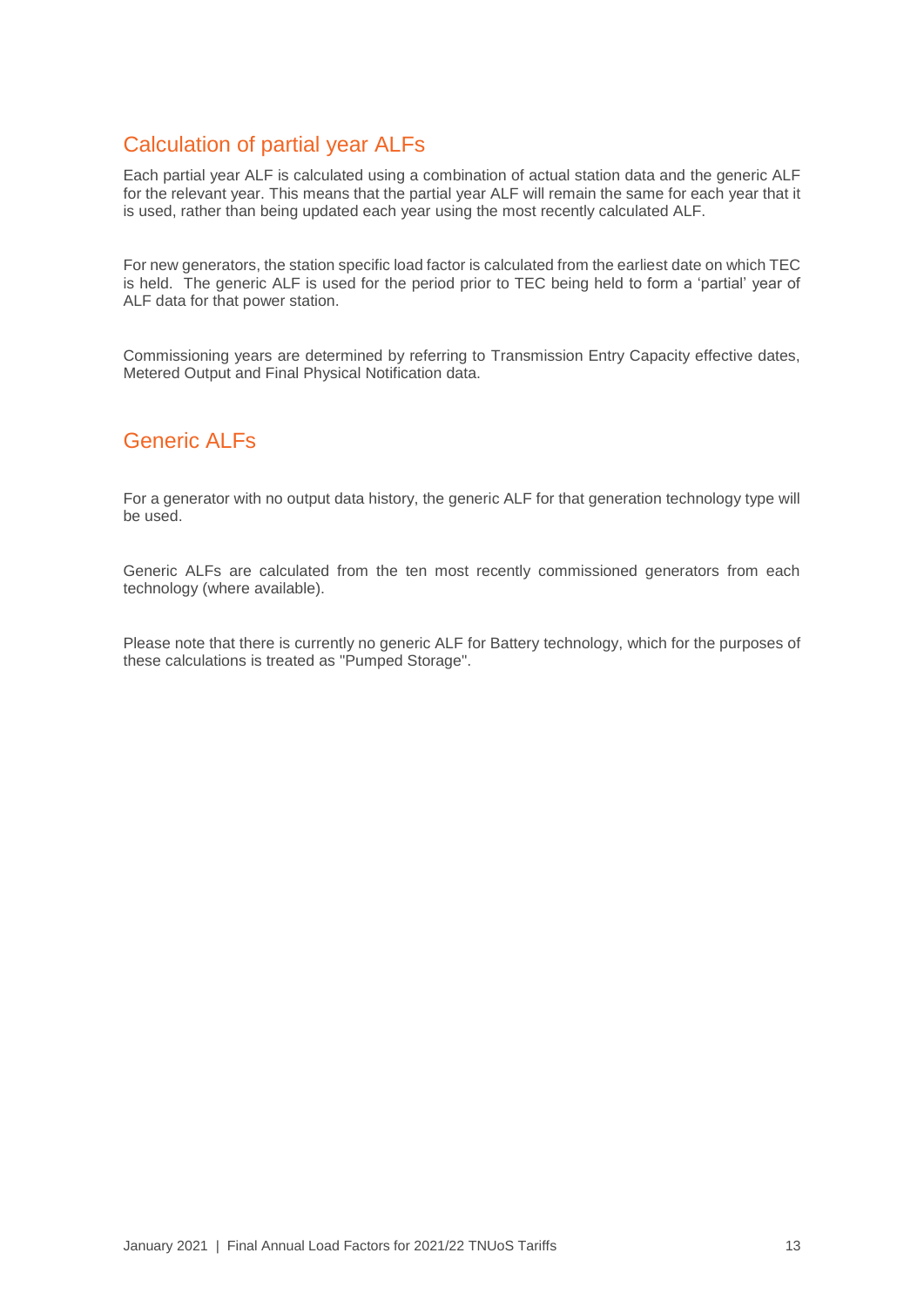<span id="page-14-0"></span>**Generation charging principles**

al.

W

 $\blacksquare$ 

III

**III** 

a U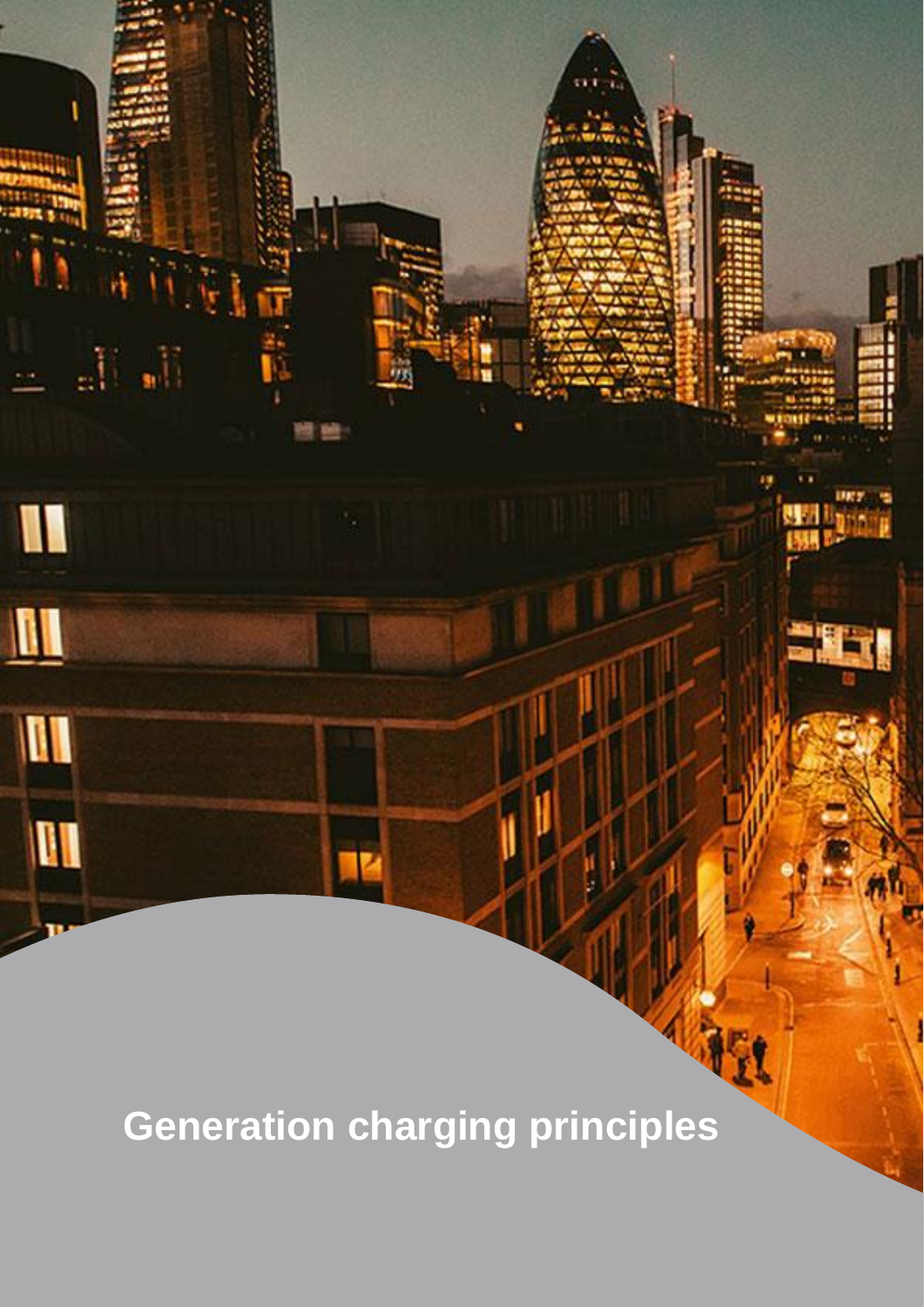## <span id="page-15-0"></span>**Generation charging principles**

## Generation charging principles

Transmission Network Use of System Charges (TNUoS) recover the money that GB Transmission Owners (TOs) spend on building, owning and maintaining transmission assets. Generators and suppliers are set charges which differ depending on where in the country they are located, and also by how they use the transmission network. TNUoS tariffs are calculated, set and billed by National Grid Electricity System Operator (NGESO), who recover revenue from generators and suppliers and pay it to the TOs.

Generators which pay generation TNUoS will be charged several components, depending on their characteristics. The wider tariff applies differently depending on several factors, and the local elements differ according to the specific arrangements by which the generator is connected to the transmission network.

Different charges may apply to onshore generators compared to offshore generators.

The wider and local components are shown below



All components of TNUoS tariffs are multiplied by the TEC of the generator to calculate the annual TNUoS liability.

There are four factors that affect what charges apply to each generator:

- **TEC**: the amount of capacity (in kW) that the generator can use to connect to the transmission system according to their connection agreement
- **Geographic location**: currently there are 27 generation zones in Great Britain; this determines the wider tariff that applies to the generator
- **Generator fuel type:** whether a generator is gas-fired or wind powered, for example, will determine how the wider tariff applies to them. It may also affect how the Annual Load Factor (ALF) is calculated for newly or recently commissioned generators
- **Connection voltage:** generators connecting at 400kV and 275kV in England and Wales, or at 400kV, 275kV and 132kV in Scotland are directly connected to the electricity transmission system, and so will be charged TNUoS. Generators connected at lower voltages are embedded, and will pay TNUoS if they have 100MW or more TEC.